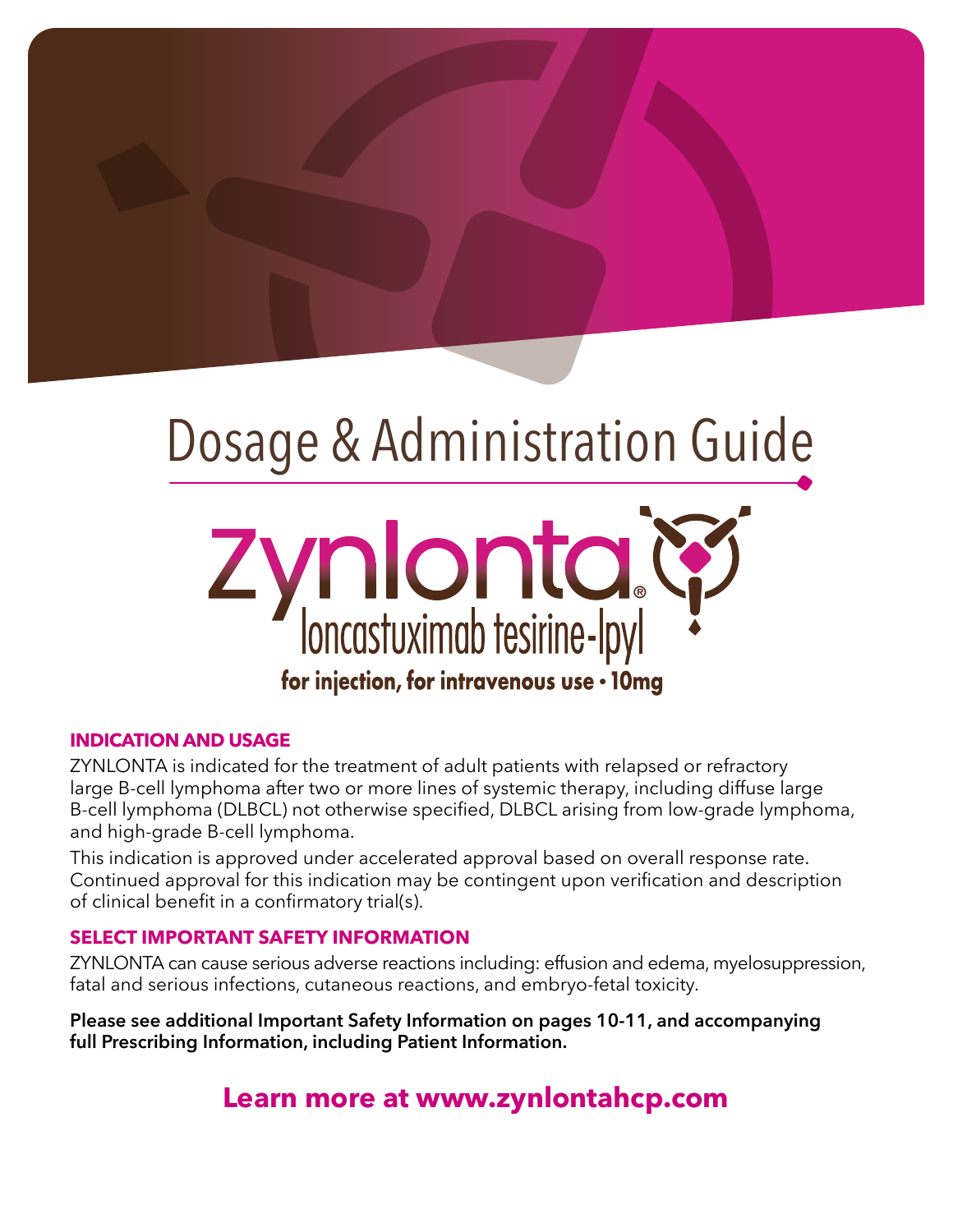



# **How Supplied**

ZYNLONTA for injection is a sterile, preservative-free, white to off-white lyophilized powder, which has a cake-like appearance, supplied in a single-dose vial for reconstitution and further dilution. Each carton (NDC 79952-110-01) contains one 10 mg single-dose vial.

# **Storage and Handling**

Store refrigerated at 2°C to 8°C (36°F to 46°F) in original carton to protect from light. Do not use beyond the expiration date shown on the carton. Do not freeze. Do not shake.

# **Special Handling**

ZYNLONTA is a hazardous drug. Follow applicable special handling and disposal procedures.

Any unused drug product or waste material should be disposed in accordance with local requirements. Please refer to OSHA hazardous drug guidelines at http://www.osha.gov/SLTC/hazardousdrugs/index.html

# **What's Needed**

ZYNLONTA must be administered using a dedicated infusion line equipped with a sterile, non-pyrogenic, low-protein binding in-line or add-on filter (0.2- or 0.22-micron pore size) and catheter.

Extravasation of ZYNLONTA has been associated with irritation, swelling, pain, and/or tissue damage, which may be severe. Monitor the infusion site for possible subcutaneous infiltration during drug administration.

Do not mix ZYNLONTA with or administer as an infusion with other drugs.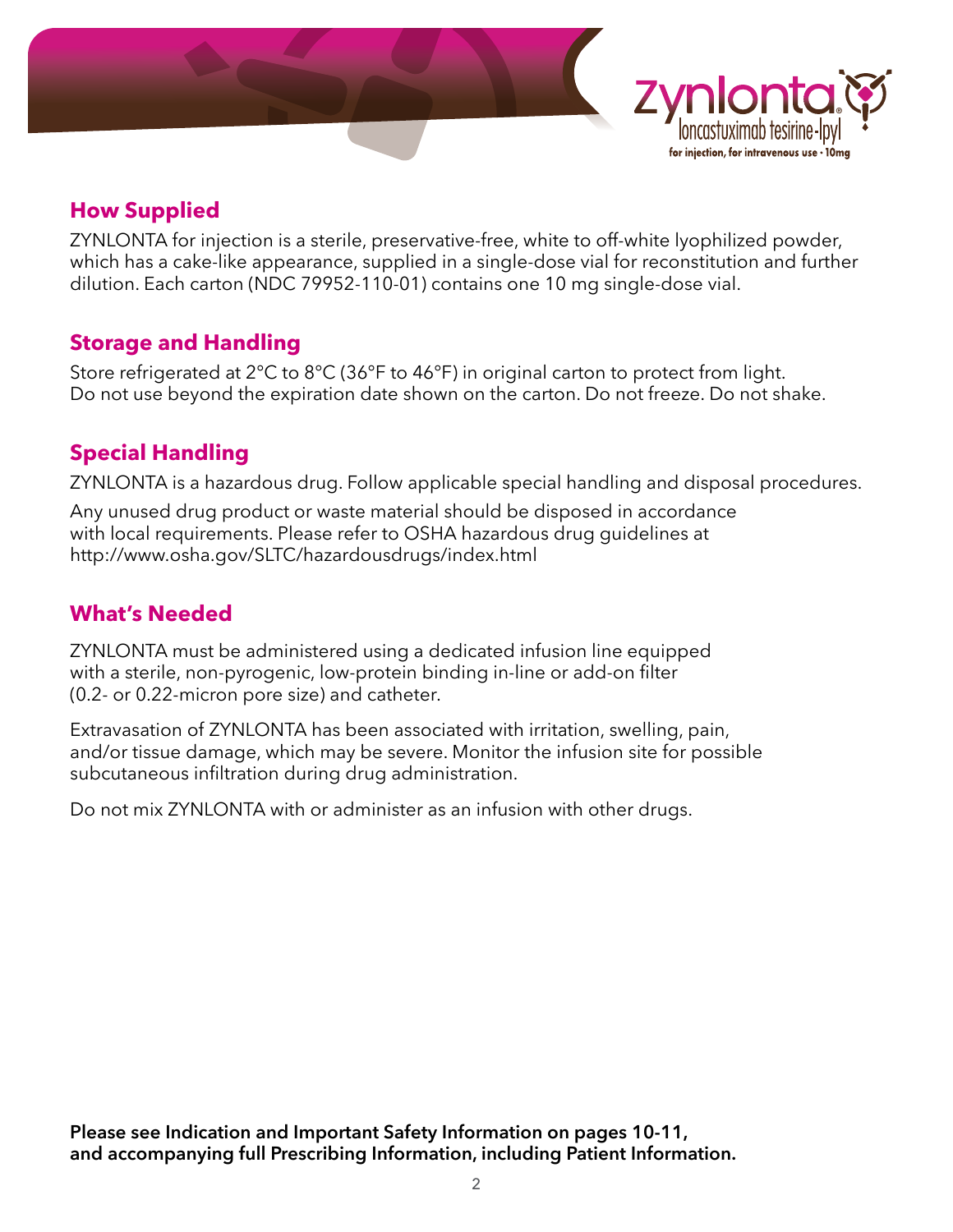



# **Administration**



# 0.15 mg/kg every 3 weeks for first 2 cycles  $\bullet$  0.075 mg/kg every 3 weeks for subsequent cycles

**®**

for injection, for intravenous use · 10mg

**For patients with a BMI≥35 kg/m2, use an adjusted body weight in kg: 35 kg/m<sup>2</sup> x (height in meters)<sup>2</sup>**

# **Premedication**



**Dexamethasone 4 mg (oral or IV) twice daily for 3 days, beginning the day before infusion (unless contraindicated).**

**If dexamethasone administration does not begin the day before ZYNLONTA, it should begin at least 2 hours prior to ZYNLONTA infusion.**

# **Use in Specific Populations**

In LOTIS-2, 55% of patients were ≥65 years of age, while 14% were 75 and older. No overall differences in safety or effectiveness were observed between older (>65 years) and younger patients.

No dose adjustment is recommended for patients with mild hepatic impairment (total bilirubin  $\leq$  ULN and AST > ULN, or total bilirubin > 1-1.5  $\times$  ULN and any AST). Monitor patients with mild hepatic impairment for potential increased incidence of ARs; for Grade 3 or higher toxicity ZYNLONTA should be held until toxicity resolves to ≤ Grade 1. ZYNLONTA has not been studied in patients with moderate or severe hepatic impairment (total bilirubin > 1.5 × ULN and any AST).

No clinically significant differences in the pharmacokinetics of ZYNLONTA were observed based on age (20-94 years), sex, race (White vs Black), body weight (42.1 to 160.5 kg), or ECOG status (0-2).

No clinically significant differences in the pharmacokinetics of ZYNLONTA were observed based on mild to moderate renal impairment (CLcr 30 to <90 mL/min). The effect of severe renal impairment (CLcr 15-29 mL/min) and end-stage renal disease is unknown.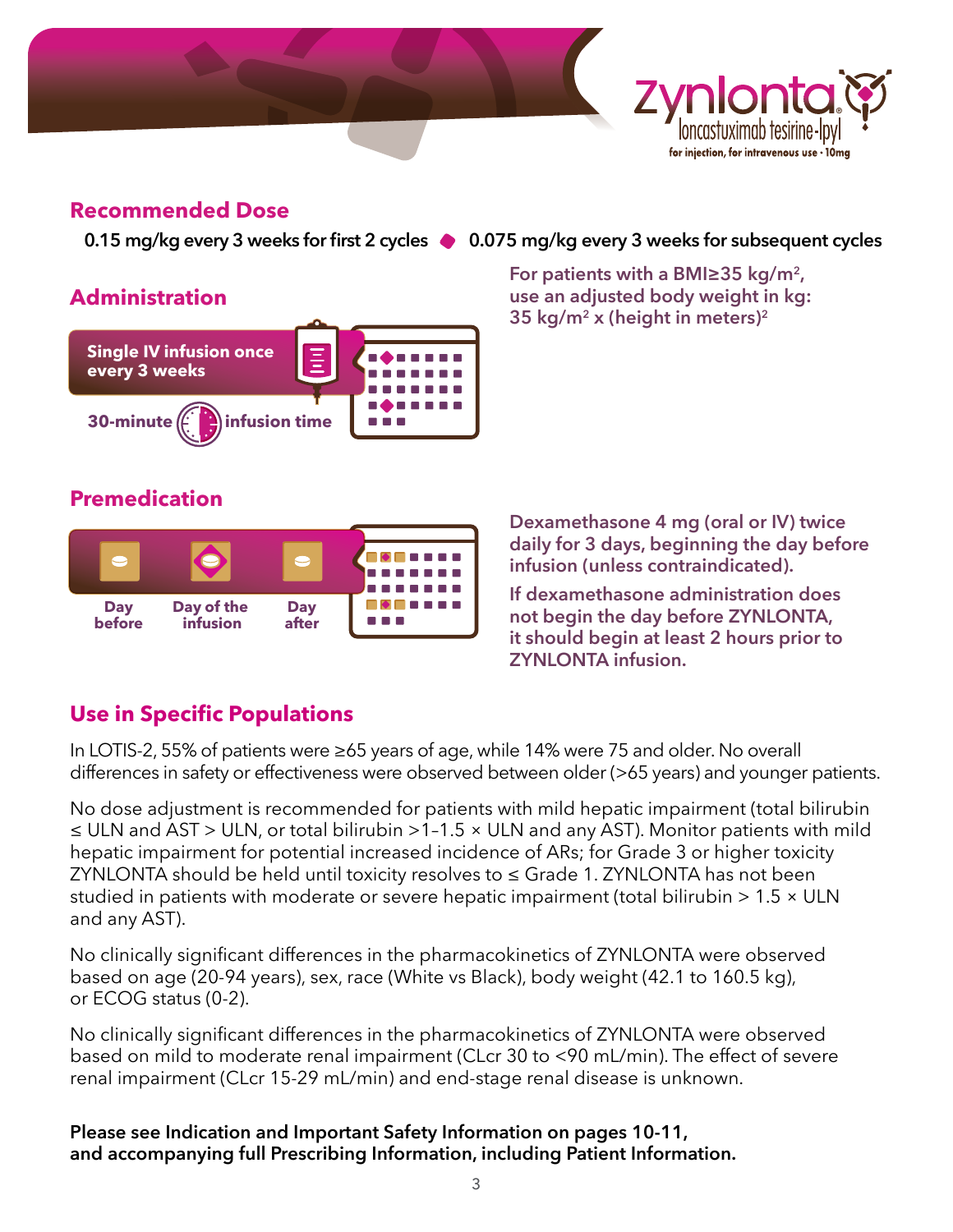



# **Dosage Delays and Modifications**

| <b>Toxicity</b>                         | <b>Severity<sup>a</sup></b>                             | <b>Dose Delay</b>                                                              |  |  |
|-----------------------------------------|---------------------------------------------------------|--------------------------------------------------------------------------------|--|--|
| <b>Hematologic Adverse Reactions</b>    |                                                         |                                                                                |  |  |
| Neutropenia                             | Absolute neutrophil<br>count $<$ 1 x 10 <sup>9</sup> /L | Hold until neutrophil counts<br>return to $\geq$ 1 $\times$ 10 <sup>9</sup> /L |  |  |
| Thrombocytopenia                        | Platelet count<br><50,000/mcL                           | Hold until platelet count<br>returns to ≥50,000/mcL                            |  |  |
| <b>Nonhematologic Adverse Reactions</b> |                                                         |                                                                                |  |  |
| Edema or effusion                       | Grade $\geq 2^a$                                        | Hold until toxicity resolves<br>to $\leq$ Grade 1                              |  |  |
| Other adverse reactions                 | Grade $\geq 3^a$                                        | Hold until toxicity resolves<br>to $\leq$ Grade 1                              |  |  |
|                                         |                                                         |                                                                                |  |  |

a National Cancer Institute Common Terminology Criteria for Adverse Events version 4.0.

If dosing is delayed by more than 3 weeks due to toxicity related to ZYNLONTA, reduce subsequent doses by 50%. If toxicity reoccurs following dose reduction, consider discontinuation.

Note: If toxicity requires dose reduction following the second dose of 0.15 mg/kg (Cycle 2), the patient should receive the dose of 0.075 mg/kg for Cycle 3.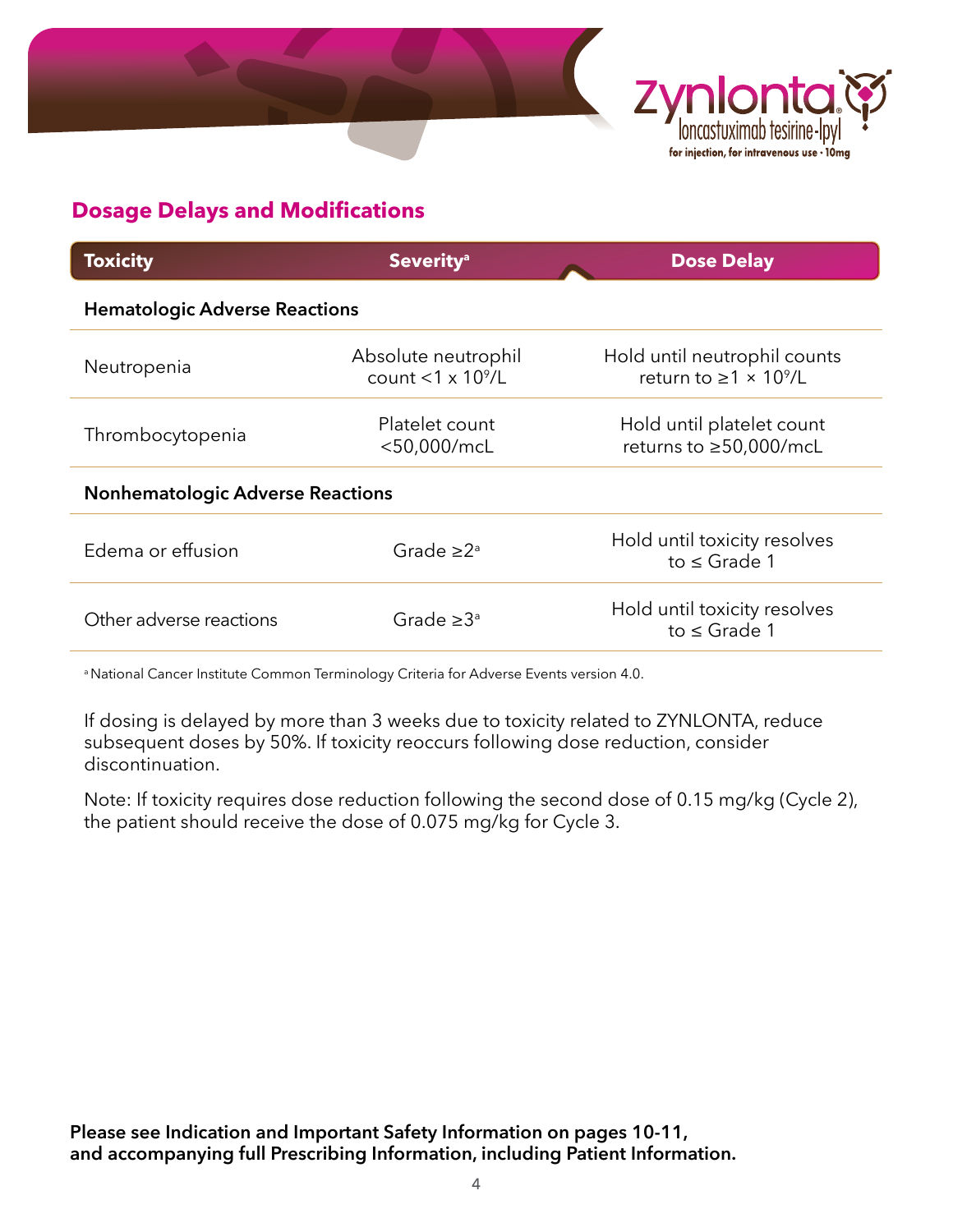



# **Preparation**

**Dose calculation**



 Calculate the total dose (mg) and number of vials of ZYNLONTA needed to prepare the infusion solution based on patient weight and prescribed dose. **For patients with a body mass index ≥35 kg/m2, calculate the dose based on an adjusted body weight in kg as follows: 35 kg/m<sup>2</sup>× (height in meters)<sup>2</sup>**

More than one vial may be needed

Convert the calculated dose (mg) to volume using 5 mg/mL

**Reconstitution**



Use appropriate aseptic technique. Use a sterile syringe to slowly inject 2.2 mL of Sterile Water for Injection, USP, with the stream directed toward the inside wall of the 10 mg vial to obtain a final concentration of 5 mg/mL



 Swirl the vial gently until the powder is completely dissolved. *Do not shake. Do not expose to direct sunlight*



 Visually inspect the solution for particulate matter and discoloration prior to administration. The solution should appear clear to slightly opalescent, colorless to slightly yellow. Do not use if the solution is discolored, is cloudy, or contains visible particulates



Use the solution from the vial(s) immediately or store refrigerated at 2°C to 8°C (36°F to 46°F) or at room temperature, 20°C to 25°C (68°F to 77°F), for up to 4 hours. *Do not freeze*

Discard unused portion  $\overline{III}$ , following special handling and disposal procedures in accordance with local requirements, as this product is hazardous

# **Dilution**



 Add the calculated dose volume directly into a 50 mL 5% Dextrose Injection, USP, intravenous (IV) infusion bag.

Gently mix by slowly inverting the IV bag. *Do not shake*

 If not used immediately, store the diluted ZYNLONTA solution in the IV bag refrigerated at 2°C to 8°C (36°F to 46°F) for up to 24 hours or at room temperature, 20°C to 25°C (68°F to 77°F), for up to 8 hours. Discard diluted infusion bag if storage time exceeds these limits. *Do not freeze*

Discard unused portion  $\overline{\mathbb{II}^n}$ , following special handling and disposal procedures in accordance with local requirements, as this product is hazardous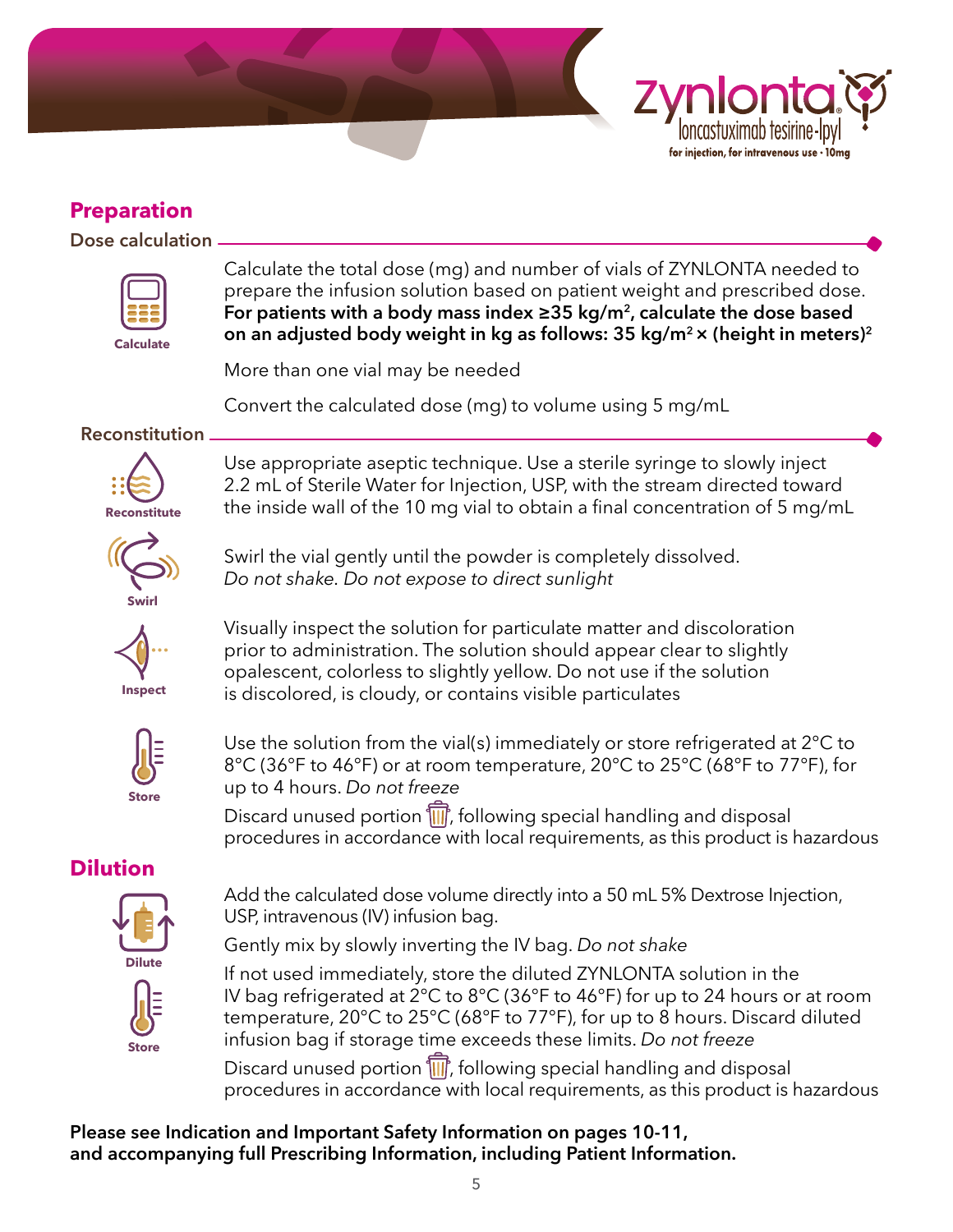



# **Treatment Checklists**

**Prior to Treatment**

- $\circlearrowright$  This document has been reviewed in its entirety
- $\Diamond$  The Prescribing Information has been reviewed
	- Dose modifications for treatment-related toxicity *(see section 2.3 of Prescribing Information)*
	- Warnings and precautions *(see section 5 of Prescribing Information)*
- $\Diamond$  The patient's infusion schedule has been confirmed
- $\Diamond$  The patient's laboratory results have been reviewed per institution's routine monitoring protocol
- $\Diamond$  For a female patient with reproductive potential, her pregnancy status has been verified *(see section 8.1 of Prescribing Information)*
- $\Diamond$  For a female patient with reproductive potential, she has been advised to use effective contraception during treatment with ZYNLONTA and for 9 months following the last ZYNLONTA dose *(see section 8.3 of Prescribing Information)*
- $\Diamond$  For male patients with female partners of reproductive potential, he has been advised to use effective contraception during treatment with ZYNLONTA and for 6 months following the last ZYNLONTA dose
- $\Diamond$  Patient has been advised not to breastfeed during treatment and for 3 months after her last dose of ZYNLONTA
- $\Diamond$  Patient has been advised to minimize or avoid exposure to direct natural or artificial sunlight during treatment, including exposure through windows. Patients should be instructed to protect skin from exposure to sunlight by wearing sun-protective clothing and/or the use of sunscreen products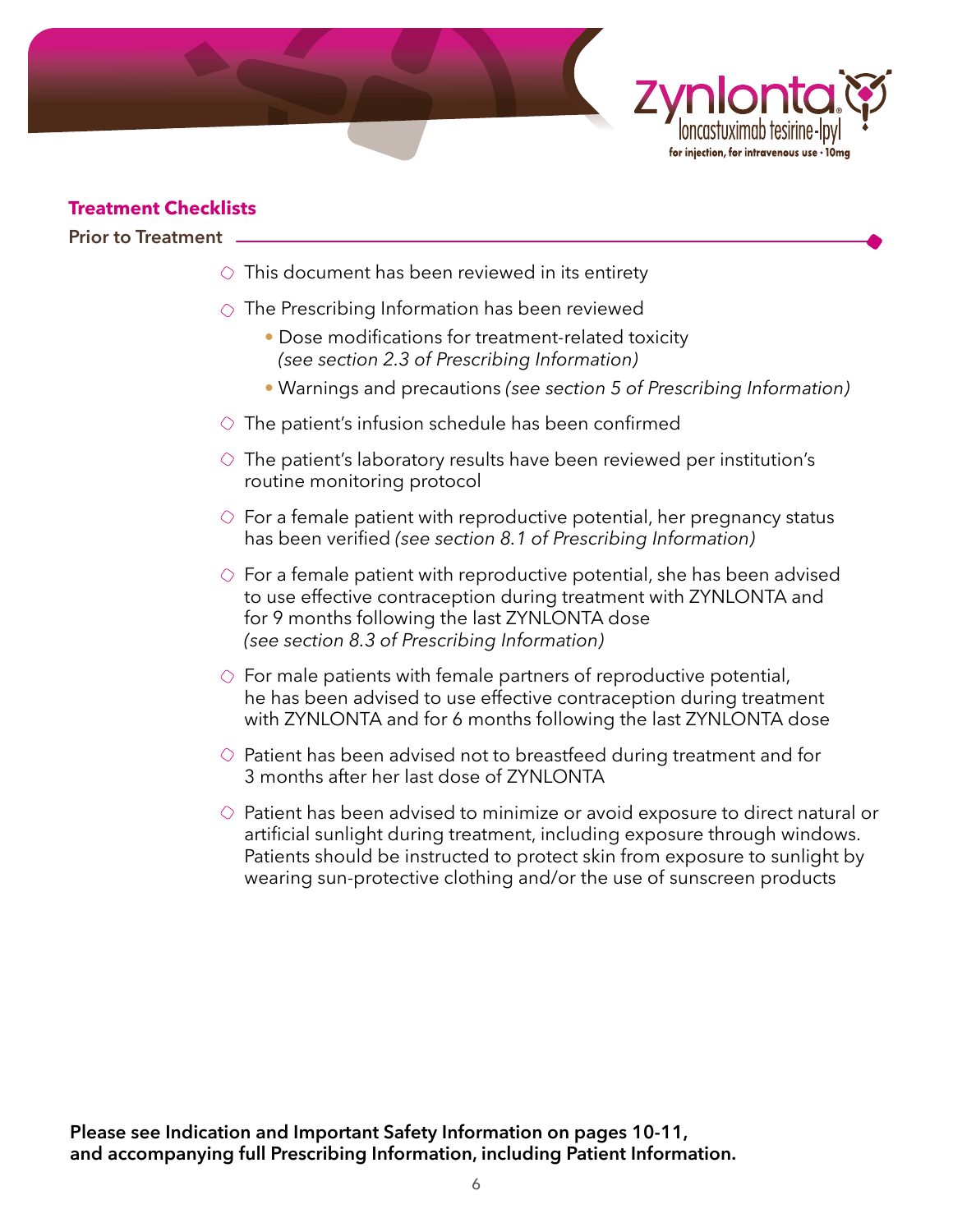



# **Treatment Checklists** *(continued)*

### **Administering an Infusion**

- $\Diamond$  The patient's weight has been confirmed to calculate dose *(see section 2.4 of Prescribing Information)*
- $\Diamond$  Premedication with dexamethasone has been administered
	- Confirm that the patient has taken dexamethasone the day before (if not contraindicated). If the patient has not, dexamethasone should begin at least 2 hours prior to ZYNLONTA infusion
- $\Diamond$  After mixing ZYNLONTA, it appears clear to slightly opalescent, colorless to slightly yellow and contains no particulates
- $\circ$  ZYNLONTA is being administered through a 0.2- or 0.22-micron in-line or add-on filter
- $\Diamond$  ZYNLONTA is being infused over 30 minutes

# **Throughout Treatment**

- $\Diamond$  The patient is being monitored for new or worsening effusion and edema *(see section 5.1 of Prescribing Information)*
- $\Diamond$  The patient's complete blood counts are being monitored *(see section 5.2 of Prescribing Information)*
- $\Diamond$  The patient is being monitored for signs and symptoms of new or worsening infections *(see section 5.3 of Prescribing Information)*
- $\Diamond$  The patient is being monitored for signs and symptoms of new or worsening skin reactions *(see section 5.4 of Prescribing Information)*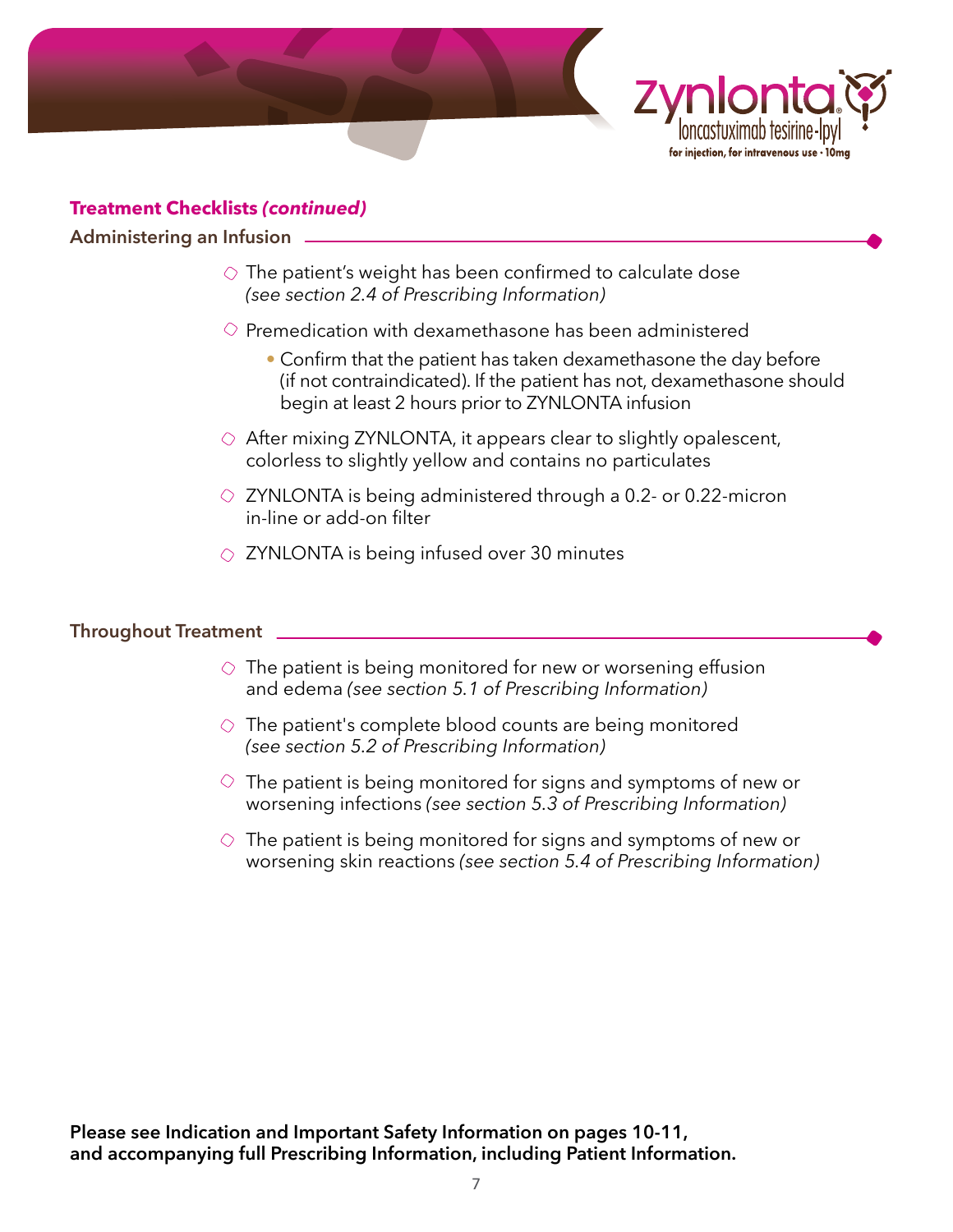



# **Treatment Checklists** *(continued)*

# **Patient Counseling/Monitoring**

- **Effusion and Edema:** Advise patients to contact their healthcare provider if they experience new or worsening swelling, weight gain, shortness of breath, or difficult, labored breathing
	- Grade 3 edema occurred in 3% of patients treated with ZYNLONTA (primarily peripheral edema or ascites) and pleural effusion (3%). Grade 3 or 4 pleural effusion occurred in 1%
	- ZYNLONTA should be withheld until the toxicity resolves
	- Consider diagnostic imaging in patients who develop symptoms of pleural effusion or pericardial effusion, such as new or worsened dyspnea, chest pain and/or ascites such as swelling in the abdomen and bloating
- **Myelosuppression:** Advise patients to immediately contact their healthcare provider for a fever of 100.4°F (38°C) or greater or signs or symptoms of bruising or bleeding. Advise patients of the need for periodic monitoring of blood counts
	- Grade 3 or 4 neutropenia occurred in 32% of patients, thrombocytopenia in 20%, and anemia in 12% of patients treated with ZYNLONTA. Grade 4 neutropenia occurred in 21%, and thrombocytopenia in 7%. Febrile neutropenia occurred in 3%
	- Monitor complete blood counts throughout treatment. Cytopenias may require interruption, dose reduction, or discontinuation of ZYNLONTA. Consider prophylactic granulocyte colony-stimulating factor administration as applicable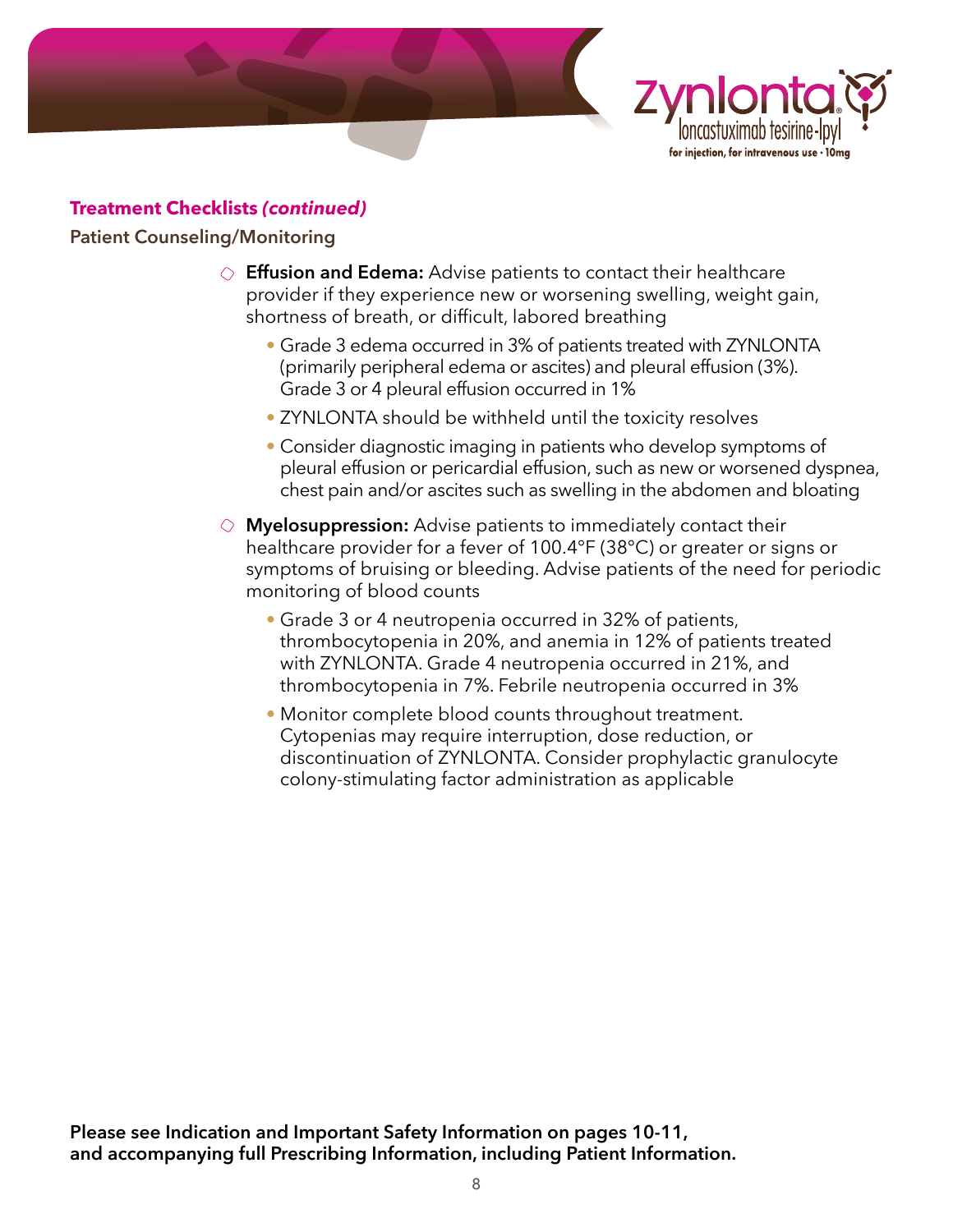



# **Treatment Checklists** *(continued)*

# **Patient Counseling/Monitoring** *(continued)*

- **Infections:** Advise patients to contact their healthcare provider if evidence of potential infection such as fever, chills, weakness, and/or difficulty breathing develops or worsens
	- Grade 3 or higher infections were seen in 10% of patients, with fatal infections occurring in 2% of patients treated with ZYNLONTA
	- Monitor for any new or worsening signs or symptoms consistent with infection
	- For Grade 3 or 4 infection, withhold ZYNLONTA until infection has resolved
- **Cutaneous Reactions:** Advise patients to minimize or avoid exposure to direct natural or artificial sunlight, including sunlight exposure through glass windows. Patients should be instructed to protect skin from exposure to sunlight by wearing sun-protective clothing and/or the use of sunscreen products
	- Grade 3 cutaneous reactions were seen in 4% of patients and included photosensitivity reaction, rash (including exfoliative and maculo-papular), and erythema
	- If a skin reaction or rash develops, dermatologic consultation should be considered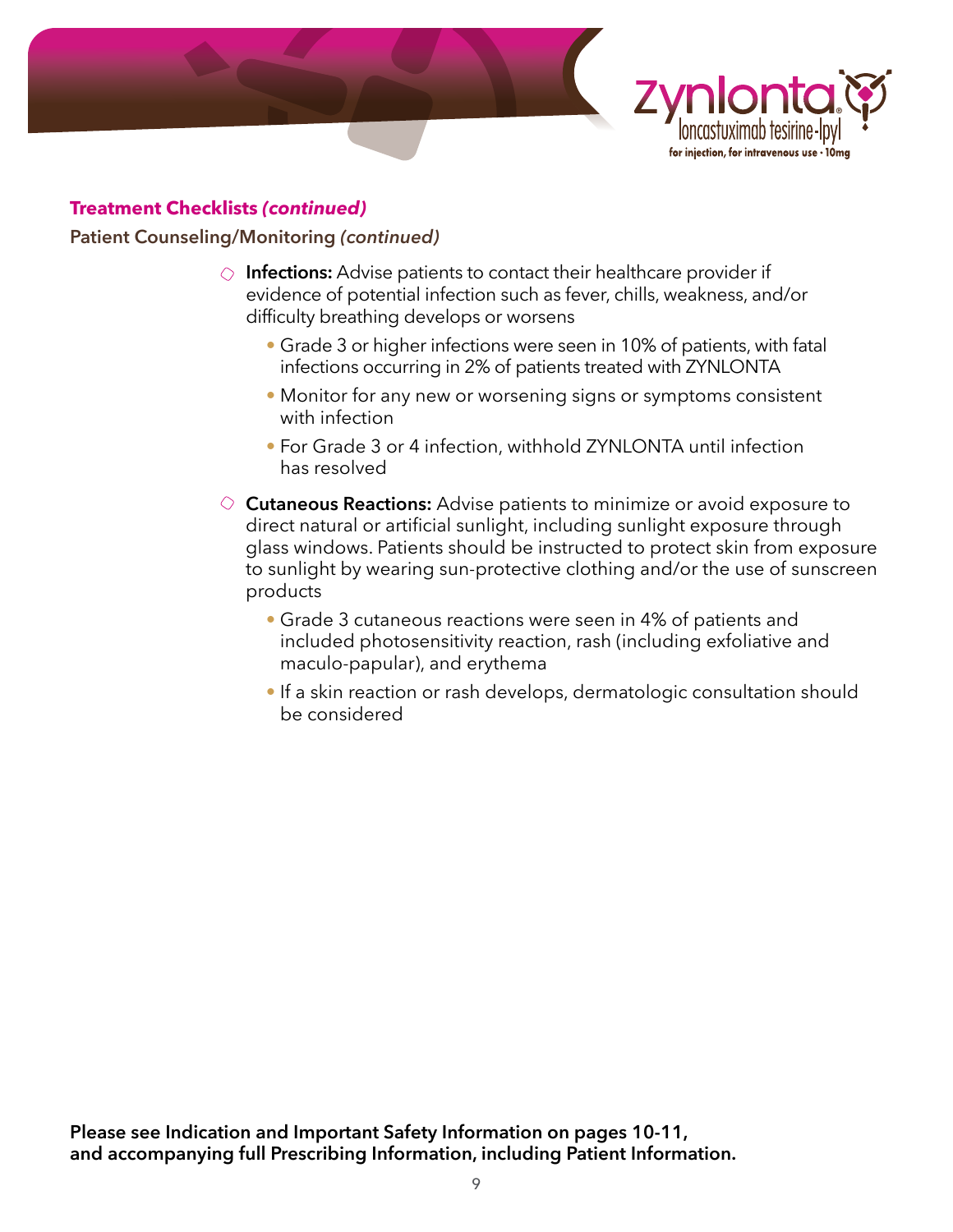



# **INDICATION AND USAGE**

ZYNLONTA is indicated for the treatment of adult patients with relapsed or refractory large B-cell lymphoma after two or more lines of systemic therapy, including diffuse large B-cell lymphoma (DLBCL) not otherwise specified, DLBCL arising from low-grade lymphoma, and high-grade B-cell lymphoma.

This indication is approved under accelerated approval based on overall response rate. Continued approval for this indication may be contingent upon verification and description of clinical benefit in a confirmatory trial(s).

# **IMPORTANT SAFETY INFORMATION**

# **WARNINGS AND PRECAUTIONS**

# **Effusion and Edema**

Serious effusion and edema occurred in patients treated with ZYNLONTA. Grade 3 edema occurred in 3% (primarily peripheral edema or ascites) and Grade 3 pleural effusion occurred in 3% and Grade 3 or 4 pericardial effusion occurred in 1%.

Monitor patients for new or worsening edema or effusions. Withhold ZYNLONTA for Grade 2 or greater edema or effusion until the toxicity resolves. Consider diagnostic imaging in patients who develop symptoms of pleural effusion or pericardial effusion, such as new or worsened dyspnea, chest pain, and/or ascites such as swelling in the abdomen and bloating. Institute appropriate medical management for edema or effusions.

# **Myelosuppression**

Treatment with ZYNLONTA can cause serious or severe myelosuppression, including neutropenia, thrombocytopenia, and anemia. Grade 3 or 4 neutropenia occurred in 32%, thrombocytopenia in 20%, and anemia in 12% of patients. Grade 4 neutropenia occurred in 21% and thrombocytopenia in 7% of patients. Febrile neutropenia occurred in 3%. Monitor complete blood counts throughout treatment. Cytopenias may require interruption, dose reduction, or discontinuation of ZYNLONTA. Consider prophylactic granulocyte colony-stimulating factor administration as applicable.

# **Infections**

Fatal and serious infections, including opportunistic infections, occurred in patients treated with ZYNLONTA. Grade 3 or higher infections occurred in 10% of patients, with fatal infections occurring in 2%. The most frequent Grade ≥3 infections included sepsis and pneumonia.

Monitor for any new or worsening signs or symptoms consistent with infection. For Grade 3 or 4 infection, withhold ZYNLONTA until infection has resolved.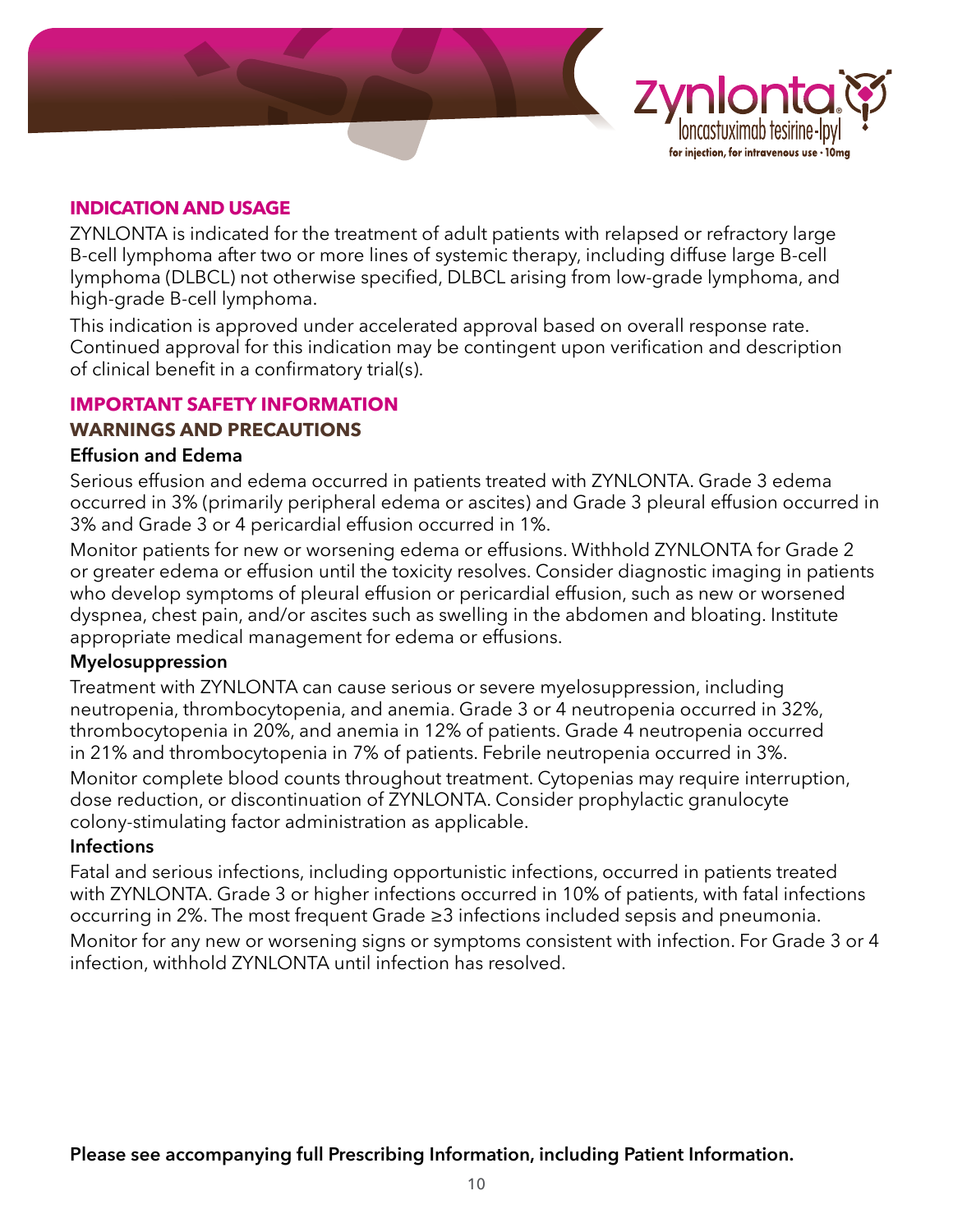



# **Cutaneous Reactions**

Serious cutaneous reactions occurred in patients treated with ZYNLONTA. Grade 3 cutaneous reactions occurred in 4% and included photosensitivity reaction, rash (including exfoliative and maculo-papular), and erythema.

Monitor patients for new or worsening cutaneous reactions, including photosensitivity reactions. Withhold ZYNLONTA for severe (Grade 3) cutaneous reactions until resolution. Advise patients to minimize or avoid exposure to direct natural or artificial sunlight including exposure through glass windows. Instruct patients to protect skin from exposure to sunlight by wearing sun-protective clothing and/or the use of sunscreen products. If a skin reaction or rash develops, dermatologic consultation should be considered.

# **Embryo-Fetal Toxicity**

Based on its mechanism of action, ZYNLONTA can cause embryo-fetal harm when administered to a pregnant woman because it contains a genotoxic compound (SG3199) and affects actively dividing cells.

Advise pregnant women of the potential risk to a fetus. Advise females of reproductive potential to use effective contraception during treatment with ZYNLONTA and for 9 months after the last dose. Advise male patients with female partners of reproductive potential to use effective contraception during treatment with ZYNLONTA and for 6 months after the last dose.

# **ADVERSE REACTIONS**

In a pooled safety population of 215 patients (Phase 1 and LOTIS-2), the most common (>20%) adverse reactions, including laboratory abnormalities, were thrombocytopenia, increased gamma-glutamyltransferase, neutropenia, anemia, hyperglycemia, transaminase elevation, fatigue, hypoalbuminemia, rash, edema, nausea, and musculoskeletal pain.

In LOTIS-2, serious adverse reactions occurred in 28% of patients receiving ZYNLONTA. The most common serious adverse reactions that occurred in ≥2% receiving ZYNLONTA were febrile neutropenia, pneumonia, edema, pleural effusion, and sepsis. Fatal adverse reactions occurred in 1%, due to infection.

Permanent treatment discontinuation due to an adverse reaction of ZYNLONTA occurred in 19% of patients. Adverse reactions resulting in permanent discontinuation of ZYNLONTA in ≥2% were gamma-glutamyltransferase increased, edema, and effusion.

Dose reductions due to an adverse reaction of ZYNLONTA occurred in 8% of patients. Adverse reactions resulting in dose reduction of ZYNLONTA in ≥4% was gamma-glutamyltransferase increased.

Dosage interruptions due to an adverse reaction occurred in 49% of patients receiving ZYNLONTA. Adverse reactions leading to interruption of ZYNLONTA in ≥5% were gamma-glutamyltransferase increased, neutropenia, thrombocytopenia, and edema.

You may report side effects to the FDA at (800) FDA-1088 or www.fda.gov/medwatch. You may also report side effects to ADC Therapeutics at 1-855-690-0340.

# **Please see accompanying full Prescribing Information, including Patient Information.**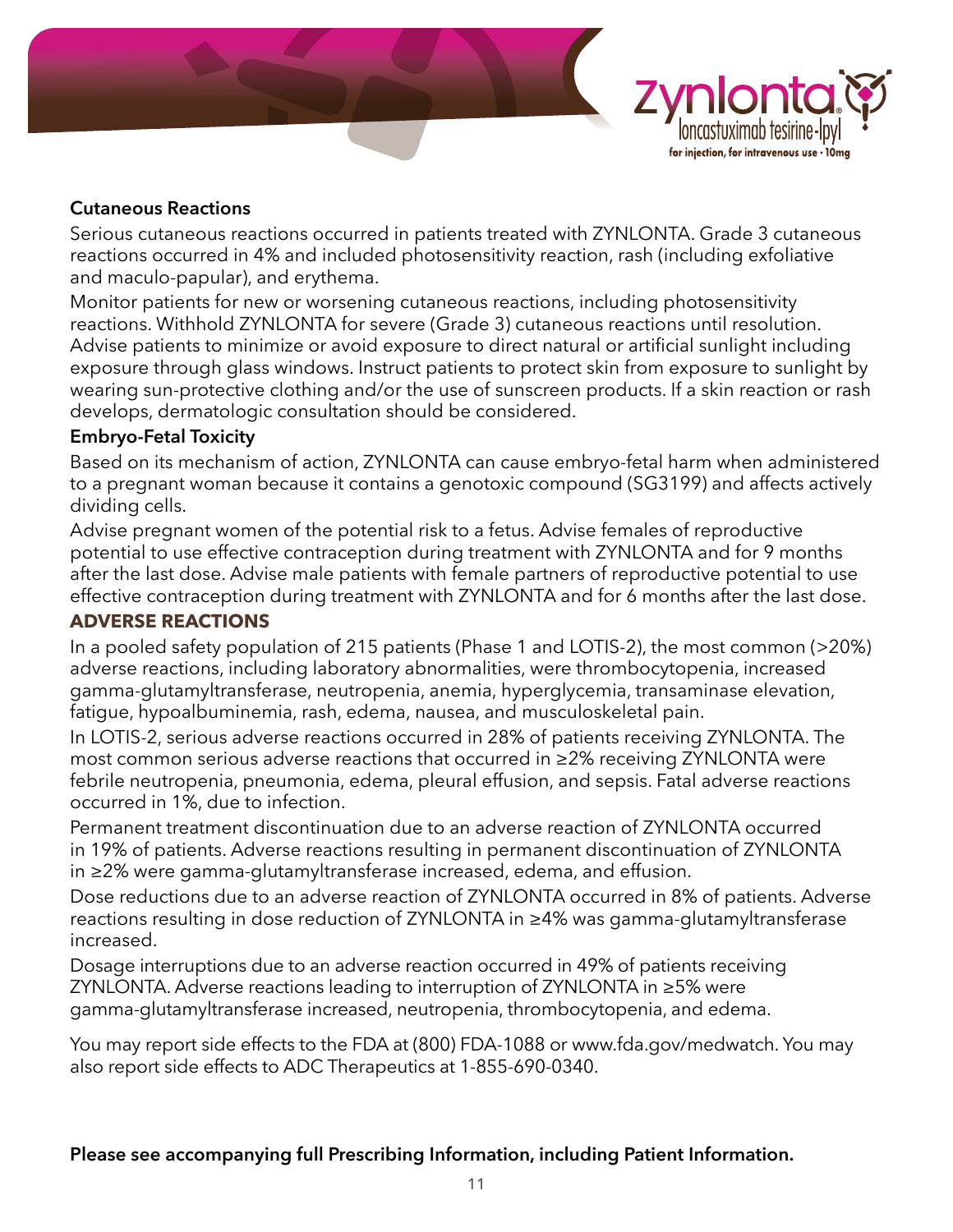

# **Offers personalized assistance from ADC Therapeutics**

Dedicated case managers can provide the access and reimbursement support and resources to help patients get started and stay on ZYNLONTA.



To get started and enroll your patient, visit **ADVANCINGPatientSupport.com** or contact one of our case managers at **1-855-690-0340** Monday-Friday (8 AM—8 PM ET)

**<sup>a</sup>** Eligibility restrictions apply.

**Reference:** ZYNLONTA [package insert]. Murray Hill, New Jersey: ADC Therapeutics SA; 2021.

**www.zynlontahcp.com**



ZYNLONTA is a registered trademark of ADC Therapeutics SA. US-Comm-LTX-00301 September 2021 © 2021 ADC Therapeutics SA. All rights reserved.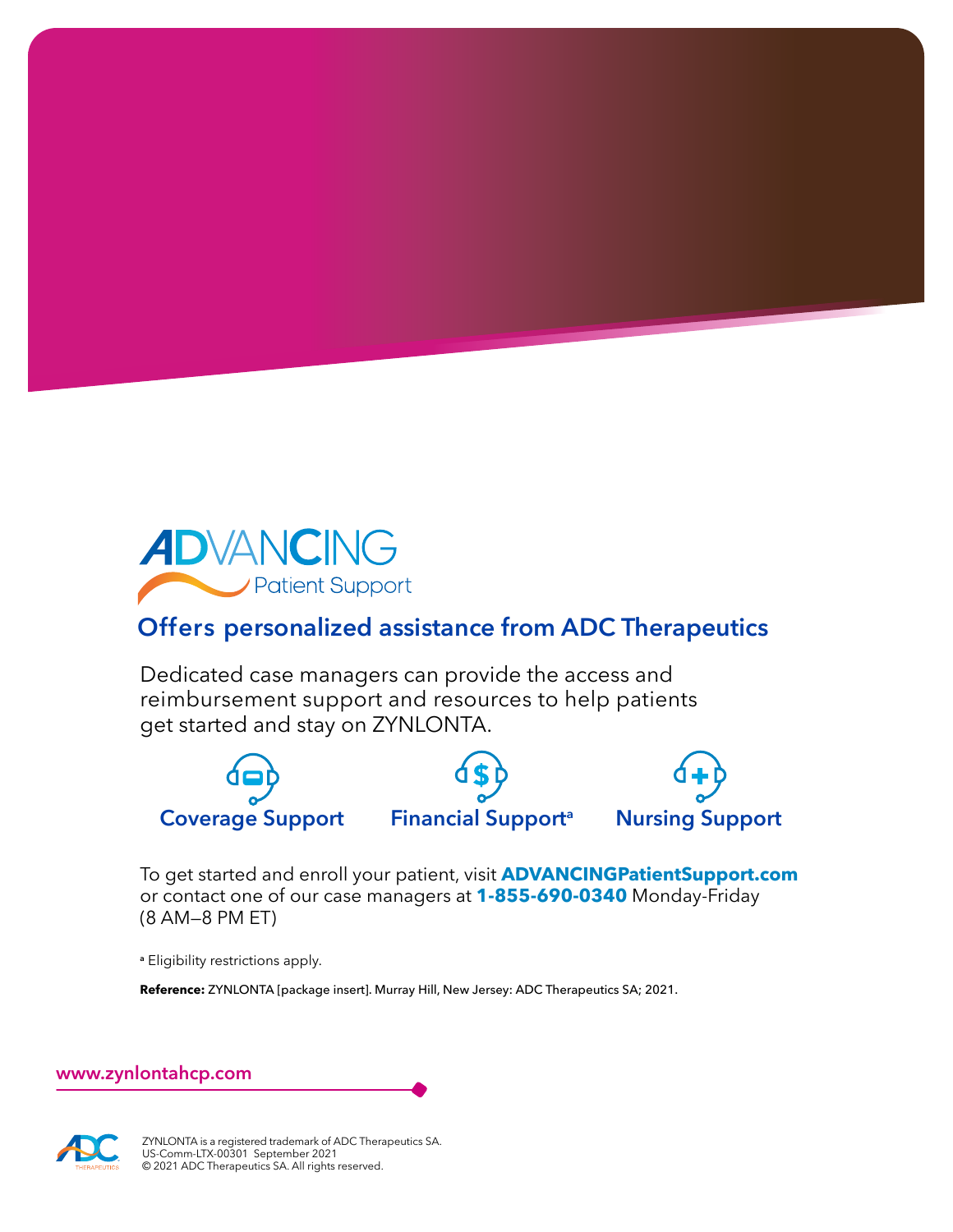#### **HIGHLIGHTS OF PRESCRIBINGINFORMATION These highlights do not include all the information needed to use ZYNLONTA safely and effectively. See full prescribing information for ZYNLONTA.**

#### **ZYNLONTA™ (loncastuximab tesirine-lpyl) for injection, for intravenous use Initial U.S. Approval: 2021**

#### **-----------------------------INDICATIONS AND USAGE--------------------------**

ZYNLONTA is a CD19-directed antibody and alkylating agent conjugate indicated for the treatment of adult patients with relapsed or refractory large B-cell lymphoma after two or more lines of systemic therapy, including diffuse large B-cell lymphoma (DLBCL) not otherwise specified, DLBCL arising from low-grade lymphoma, and high-grade B-cell lymphoma. (1)

This indication is approved under accelerated approval based on overall response rate. Continued approval for this indication may be contingentupon verification and description of clinical benefit in a confirmatory trial(s). (1)

#### **------------------------DOSAGEANDADMINISTRATION----------------------**

- ZYNLONTA is an intravenous infusion over 30 minutes on Day 1 of each cycle (every 3 weeks). The recommended dosage is:
	- 0.15 mg/kg every 3 weeks for 2 cycles.
	- 0.075 mg/kg every 3 weeks for subsequent cycles. (2.1)
- Premedicate with dexamethasone 4 mg orally or intravenously twice daily for 3 days beginning the day before ZYNLONTA. (2.2)
- See Full Prescribing Information for instructions on preparation and administration. (2.4)

**---------------------DOSAGEFORMSANDSTRENGTHS----------------------** For injection: 10 mg of loncastuximab tesirine-lpyl as a lyophilized powderin a single-dose vial for reconstitution and further dilution. (3)

#### **------------------------------CONTRAINDICATIONS------------------------------**

None (4)

#### **------------------------WARNINGSANDPRECAUTIONS-----------------------**

- Effusion and Edema: Monitor for the development of pleural effusion, pericardial effusion, ascites, peripheral edema, and general edema. Consider diagnostic imaging when symptoms develop or worsen.(5.1)
- Myelosuppression: Monitor blood cell counts. Withhold, reduce,or discontinue ZYNLONTA based on severity. (5.2)
- Infections: Monitor for infection and treat promptly. (5.3)
- Cutaneous Reactions: Monitor patients for new or worsening cutaneous reactions, including photosensitivity reactions. Dermatologic consultation should be considered. (5.4)
- Embryo-Fetal Toxicity: Can cause fetal harm. Advise patients ofthe potential risk to a fetus and to use effective contraception. (5.5, 8.1, 8.3)

#### **-------------------------------ADVERSE REACTIONS------------------------------**

Most common (≥20%) adverse reactions, including laboratory abnormalities, are thrombocytopenia, increased gamma-glutamyltransferase, neutropenia, anemia, hyperglycemia, transaminase elevation, fatigue, hypoalbuminemia, rash, edema, nausea, and musculoskeletal pain.(6.1)

#### **To report SUSPECTED ADVERSE REACTIONS, contact ADC Therapeutics at 1-855-690-0340 or FDA at 1-800-FDA-1088or [www.fda.gov/medwatch.](http://www.fda.gov/medwatch)**

**--------------------------USEINSPECIFICPOPULATIONS---------------------** • Lactation: Advise not to breastfeed. (8.2)

**See 17 for PATIENT COUNSELING INFORMATION and FDA-approved patient labeling.**

**Revised: 4/2021**

#### **FULL PRESCRIBING INFORMATION: CONTENTS\***

#### **1 INDICATIONS AND USAGE**

#### **2 DOSAGE AND ADMINISTRATION**

- 2.1 Recommended Dosage
- 2.2 Recommended Premedication
- 2.3 Dosage Delays and Modifications
- 2.4 Reconstitution and Administration Instructions

#### **3 DOSAGE FORMS AND STRENGTHS**

#### **4 CONTRAINDICATIONS**

#### **5 WARNINGS AND PRECAUTIONS**

- 5.1 Effusion and Edema
- 5.2 Myelosuppression
- 5.3 Infections
- 5.4 Cutaneous Reactions
- 5.5 Embryo-Fetal Toxicity

#### **6 ADVERSE REACTIONS**

- 6.1 Clinical Trials Experience
- 6.2 Immunogenicity

#### **8 USE IN SPECIFIC POPULATIONS**

- 8.1 Pregnancy
- 8.2 Lactation
- 8.3 Females and Males of Reproductive Potential
- 8.4 Pediatric Use
- 8.5 Geriatric Use
- 8.6 Hepatic Impairment

#### **11 DESCRIPTION**

#### **12 CLINICAL PHARMACOLOGY**

- 12.1 Mechanism of Action
- 12.2 Pharmacodynamics
- 12.3 Pharmacokinetics
- **13 NONCLINICAL TOXICOLOGY**
	- 13.1 Carcinogenesis, Mutagenesis, Impairment of Fertility
	- 13.2 Animal Toxicology and/or Pharmacology

#### **14 CLINICAL STUDIES**

- 14.1 Relapsed or Refractory Diffuse Large B-cell Lymphoma
- **15 REFERENCES**
- **16 HOW SUPPLIED/STORAGE AND HANDLING**
- **17 PATIENT COUNSELING INFORMATION**

\* Sections or subsections omitted from the full prescribing information are not listed.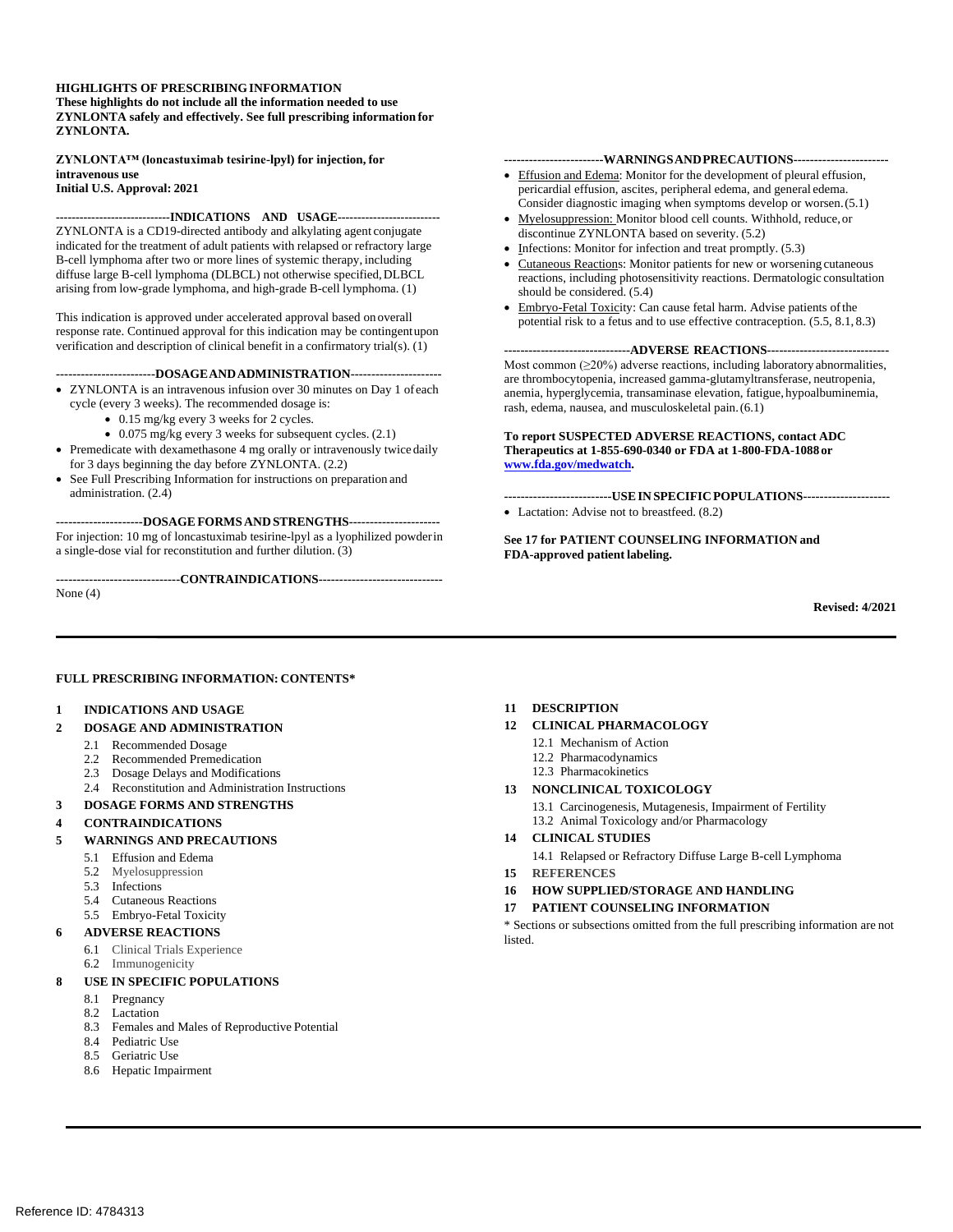### **FULL PRESCRIBING INFORMATION**

# **1 INDICATIONS AND USAGE**

ZYNLONTA is indicated for the treatment of adult patients with relapsed or refractory large Bcell lymphoma after two or more lines of systemic therapy, including diffuse large B-cell lymphoma (DLBCL) not otherwise specified, DLBCL arising from low-grade lymphoma, and high-grade B-cell lymphoma.

This indication is approved under accelerated approval based on overall response rate *[see Clinical Studies (14.1)]*. Continued approval for this indication may be contingent upon verification and description of clinical benefit in a confirmatory trial(s).

# **2 DOSAGE AND ADMINISTRATION**

# **2.1 Recommended Dosage**

ZYNLONTA as an intravenous infusion administered over 30 minutes on Day 1 of each cycle (every 3 weeks). Administer intravenous infusion asfollows:

- 0.15 mg/kg every 3 weeks for 2 cycles.
- 0.075 mg/kg every 3 weeks for subsequent cycles.

# **2.2 Recommended Premedication**

Unless contraindicated, administer dexamethasone 4 mg orally or intravenously twice daily for 3 days beginning the day before administering ZYNLONTA. If dexamethasone administration does not begin the day before ZYNLONTA, dexamethasone should begin at least 2 hours prior to administration of ZYNLONTA.

# **2.3 Dosage Delays and Modifications**

| <b>Adverse Reactions</b>                                                                                       | <b>Severity</b> <sup>a</sup>                              | <b>Dosage Modification</b>                                                         |  |  |
|----------------------------------------------------------------------------------------------------------------|-----------------------------------------------------------|------------------------------------------------------------------------------------|--|--|
| <b>Hematologic Adverse Reactions</b>                                                                           |                                                           |                                                                                    |  |  |
| Neutropenia [see Warnings and<br>Precautions $(5.2)$ ]                                                         | Absolute neutrophil count<br>less than $1 \times 10^9$ /L | Withhold ZYNLONTA until<br>neutrophil counts returns to 1 x $10^9$ /L<br>or higher |  |  |
| Thrombocytopenia [see Warnings]                                                                                | Platelet count less than                                  | Withhold ZYNLONTA until platelet                                                   |  |  |
| and Precautions $(5.2)$ ]                                                                                      | 50,000/mcL                                                | count returns to 50,000/mcL or higher                                              |  |  |
| <b>Nonhematologic Adverse Reactions</b>                                                                        |                                                           |                                                                                    |  |  |
| Edema or Effusion [see Warnings]<br>and Precautions $(5.1)$ ]                                                  | Grade $2^{\circ}$ or higher                               | Withhold ZYNLONTA until the<br>toxicity resolves to Grade 1 or less                |  |  |
| Other Adverse Reactions [see]<br><i>Warnings and Precautions (5.3),</i><br>$(5.4)$ , Adverse Reactions $(6.1)$ | Grade $3a$ or higher                                      | Withhold ZYNLONTA until the<br>toxicity resolves to Grade 1 or less                |  |  |

 $a$  National Cancer Institute Common Terminology Criteria for Adverse Events version 4.0

If dosing is delayed by more than 3 weeks due to toxicity related to ZYNLONTA,reduce subsequent doses by 50%. If toxicity reoccurs following dose reduction, consider discontinuation.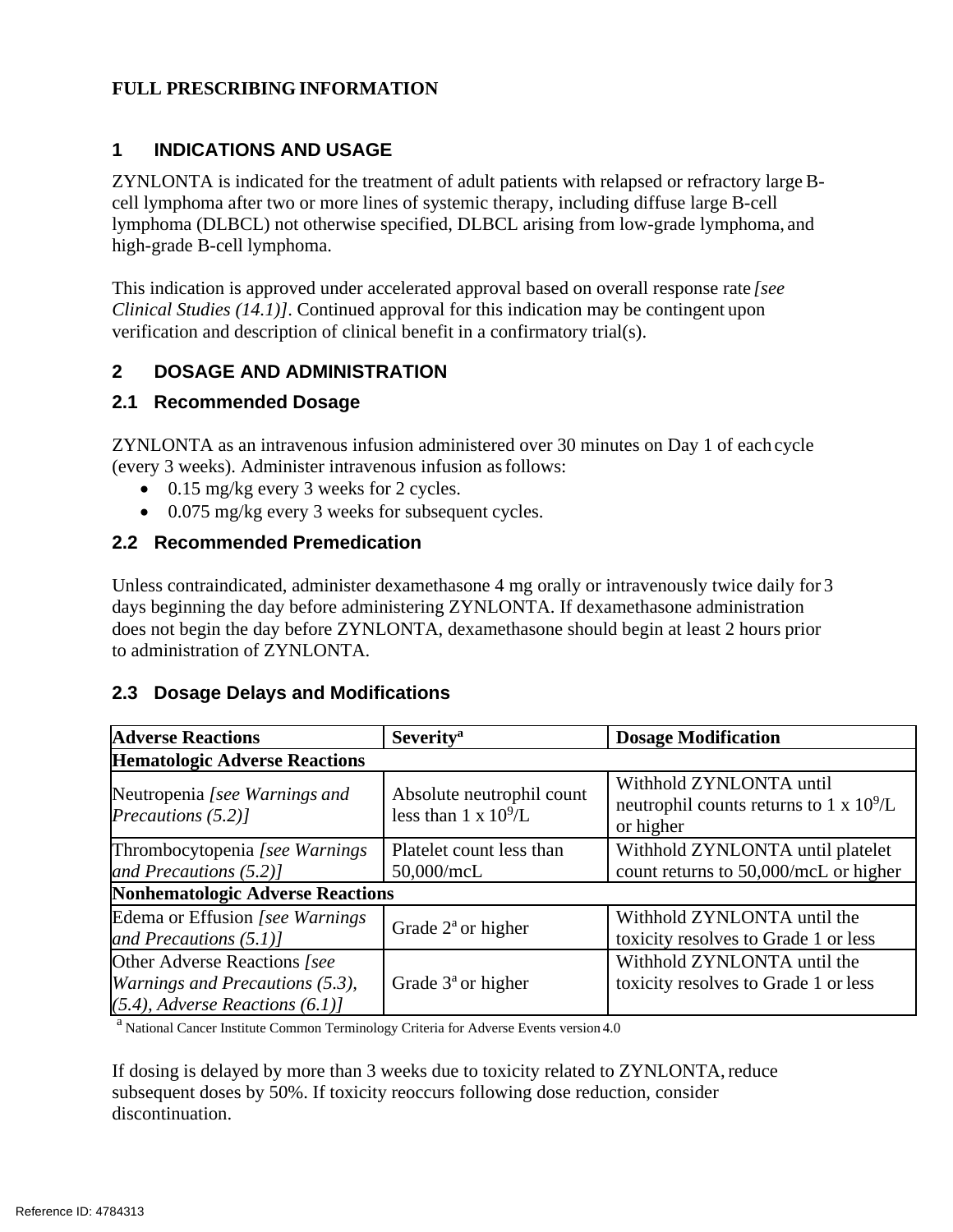Note: If toxicity requires dose reduction following the second dose of 0.15 mg/kg (Cycle 2), the patient should receive the dose of 0.075 mg/kg for Cycle 3.

# **2.4 Reconstitution and Administration Instructions**

Reconstitute and further dilute ZYNLONTA prior to intravenous infusion. Use appropriate aseptic technique.

ZYNLONTA is a hazardous drug. Follow applicable special handling and disposal procedures.<sup>1</sup>

# Dose calculation

Calculate the total dose (mg) required based on the patient's weight and prescribed dose *[see Dosage and Administration (2.1)]*.

- For patients with a body mass index (BMI)  $\geq$ 35 kg/m<sup>2</sup>, calculate the dose based on an adjusted body weight (ABW) as follows: ABW in kg = 35 kg/m<sup>2</sup> $\times$  (height in meters)<sup>2</sup>
- More than one vial may be needed to achieve the calculated dose.
- Convert the calculated dose (mg) to volume using 5 mg/mL, which is the concentration of ZYNLONTA after reconstitution.

# Reconstitution of lyophilized ZYNLONTA

- Reconstitute each ZYNLONTA vial using 2.2 mL of Sterile Water for Injection, USP with the stream directed toward the inside wall of the vial to obtain a final concentration of 5 mg/mL.
- Swirl the vial gently until the powder is completely dissolved. *Do not shake*. *Do not expose to direct sunlight.*
- Inspect the reconstituted solution for particulate matter and discoloration. The solution should appear clear to slightly opalescent, colorless to slightly yellow. Do not use ifthe reconstituted solution is discolored, is cloudy, or contains visible particulates.
- Use reconstituted ZYNLONTA immediately. If not used immediately, store the reconstituted solution in the vial for up to 4 hours refrigerated at  $2^{\circ}C$  to  $8^{\circ}C$  (36 $^{\circ}F$  to 46F) or room temperature 20C to 25C (68F to 77F). *Do not freeze*.
- The product does not contain a preservative. Discard unused vial after reconstitution if the recommended storage time is exceeded.

Dilution in infusion bag

- Withdraw the required volume of reconstituted solution from the ZYNLONTA vial using a sterile syringe. Discard any unused portion left in the vial.
- Add the calculated dose volume of ZYNLONTA solution into a 50 mL infusion bag of **5% Dextrose Injection, USP**.
- Gently mix the intravenous bag by slowly inverting the bag. *Do not shake*.
- If not used immediately, store the diluted ZYNLONTA infusion solution refrigerated at 2<sup>o</sup>C to 8<sup>o</sup>C (36<sup>o</sup>F to 46<sup>o</sup>F) for up to 24 hours or at room temperature 20<sup>o</sup>C to 25<sup>o</sup>C (68<sup>o</sup>F) to  $77^{\circ}$ F) for up to 8 hours. Discard diluted infusion bag if storage time exceeds these limits. *Do not freeze.*
- No incompatibilities have been observed between ZYNLONTA and intravenous infusion bags with product-contacting materials of polyvinylchloride (PVC), polyolefin (PO), and PAB® (copolymer of ethylene and propylene).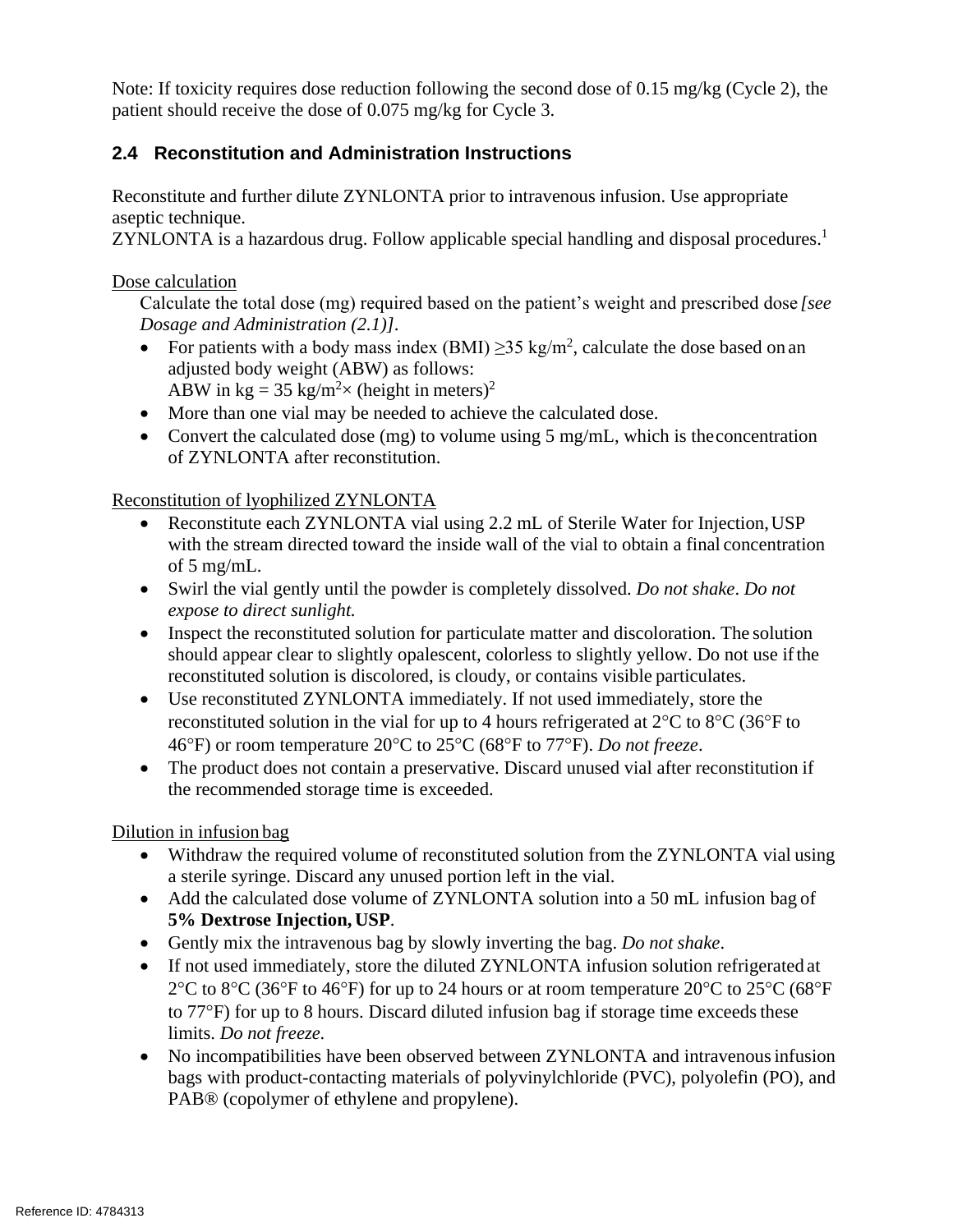Administration

- Administer by intravenous infusion over 30 minutes using a dedicated infusion line equipped with a sterile, non-pyrogenic, low-protein binding in-line or add-on filter(0.2 or 0.22-micron pore size) and catheter.
- Extravasation of ZYNLONTA has been associated with irritation, swelling, pain, and/or tissue damage, which may be severe *[see Adverse Reactions (6.1)]*. Monitor the infusion site for possible subcutaneous infiltration during drug administration.
- Do not mix ZYNLONTA with or administer as an infusion with other drugs.

# **3 DOSAGE FORMS AND STRENGTHS**

For Injection: 10 mg of loncastuximab tesirine-lpyl as a white to off-white lyophilized powderin a single-dose vial for reconstitution and further dilution.

# **4 CONTRAINDICATIONS**

None

# **5 WARNINGS AND PRECAUTIONS**

# **5.1 Effusion and Edema**

Serious effusion and edema occurred in patients treated with ZYNLONTA. Grade 3edema occurred in 3% (primarily peripheral edema or ascites) and Grade 3 pleural effusion occurred in 3% and Grade 3 or 4 pericardial effusion occurred in 1% *[see Adverse Reactions(6.1)]*.

Monitor patients for new or worsening edema or effusions. Withhold ZYNLONTA for Grade 2 or greater edema or effusion until the toxicity resolves. Consider diagnostic imaging in patients who develop symptoms of pleural effusion or pericardial effusion, such as new or worsened dyspnea, chest pain, and/or ascites such as swelling in the abdomen and bloating.Institute appropriate medical management for edema or effusions *[see Dosage and Administration (2.3)]*.

# **5.2 Myelosuppression**

Treatment with ZYNLONTA can cause serious or severe myelosuppression, including neutropenia, thrombocytopenia, and anemia. Grade 3 or 4 neutropenia occurred in 32%, thrombocytopenia in 20%, and anemia in 12% of patients. Grade 4 neutropenia occurred in 21% and thrombocytopenia in 7% of patients. Febrile neutropenia occurred in 3% *[seeAdverse Reactions(6.1)].*

Monitor complete blood counts throughout treatment. Cytopenias may require interruption, dose reduction, or discontinuation of ZYNLONTA. Consider prophylactic granulocyte colonystimulating factor administration as applicable *[see Dosage and Administration (2.3)].*

# **5.3 Infections**

Fatal and serious infections, including opportunistic infections, occurred in patients treated with ZYNLONTA. Grade 3 or higher infections occurred in 10% of patients, with fatal infections occurring in 2%. The most frequent Grade ≥3 infections included sepsis and pneumonia *[see Adverse Reactions (6.1)]*.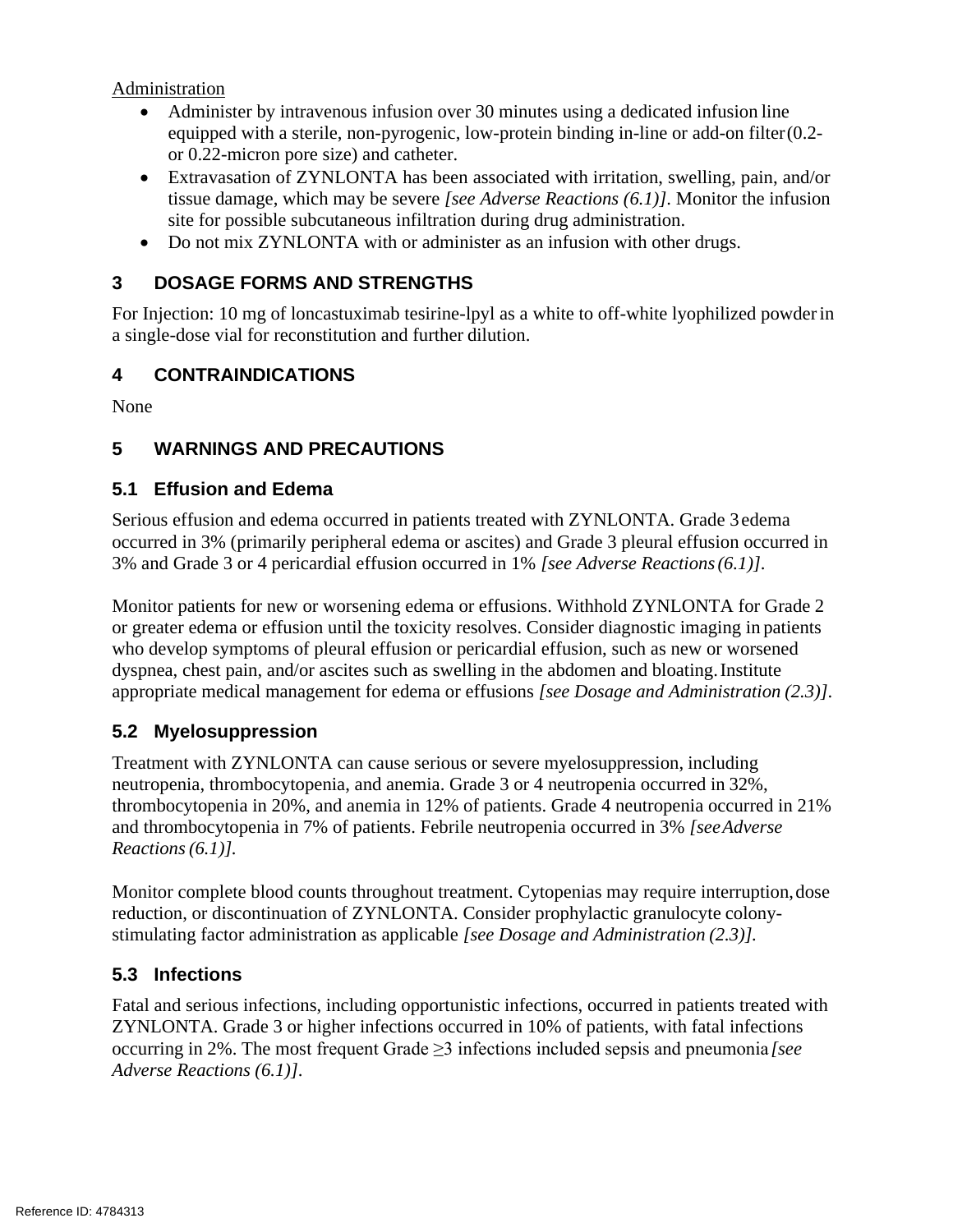Monitor for any new or worsening signs or symptoms consistent with infection. For Grade 3 or 4 infection, withhold ZYNLONTA until infection has resolved *[see Dosage and Administration (2.3)]*.

# **5.4 Cutaneous Reactions**

Serious cutaneous reactions occurred in patients treated with ZYNLONTA. Grade 3 cutaneous reactions occurred in 4% and included photosensitivity reaction, rash (including exfoliative and maculo-papular), and erythema *[see Adverse Reactions(6.1)].*

Monitor patients for new or worsening cutaneous reactions, including photosensitivity reactions. Withhold ZYNLONTA for severe (Grade 3) cutaneous reactions until resolution *[see Dosage and Administration (2.3)]*. Advise patients to minimize or avoid exposure to direct natural or artificial sunlight including exposure through glass windows. Instruct patients to protectskin from exposure to sunlight by wearing sun-protective clothing and/or the use of sunscreen products. If a skin reaction or rash develops, dermatologic consultation should be considered *[see Nonclinical Toxicology (13)].*

# **5.5 Embryo-Fetal Toxicity**

Based on its mechanism of action, ZYNLONTA can cause embryo-fetal harm when administered to a pregnant woman because it contains a genotoxic compound (SG3199) and affects actively dividing cells.

Advise pregnant women of the potential risk to a fetus. Advise females of reproductive potential to use effective contraception during treatment with ZYNLONTA and for 9 months after the last dose. Advise male patients with female partners of reproductive potential to use effective contraception during treatment with ZYNLONTA, and for 6 months after the last dose *[see Use in Specific Populations (8.1, 8.3)]*.

# **6 ADVERSE REACTIONS**

The following clinically significant adverse reactions are described elsewhere in the labeling:

Effusion and Edema *[see Warnings and Precautions(5.1)]* Myelosuppression *[see Warnings and Precautions (5.2)]*  Infections *[see Warnings and Precautions (5.3)]*  Cutaneous Reactions *[see Warnings and Precautions(5.4)]*

# **6.1 Clinical Trials Experience**

Because clinical trials are conducted under widely varying conditions, adverse reaction rates observed in the clinical trials of a drug cannot be directly compared to rates in the clinical trials of another drug and may not reflect the rates observed in practice.

The pooled safety population described in the WARNINGS AND PRECAUTIONS reflect exposure to ZYNLONTA as a single agent at an initial dose of 0.15 mg/kg in 215 patients with DLBCL in studies ADCT-402-201 (LOTIS-2) and ADCT-402-101, which includes 145 patients from LOTIS-2 treated with 0.15 mg/kg x 2 cycles followed by 0.075 mg/kg for subsequent cycles. Among 215 patients who received ZYNLONTA, the median number of cycles was 3 (range 1 to 15) with 58% receiving three or more cycles and 30% receiving five or more cycles.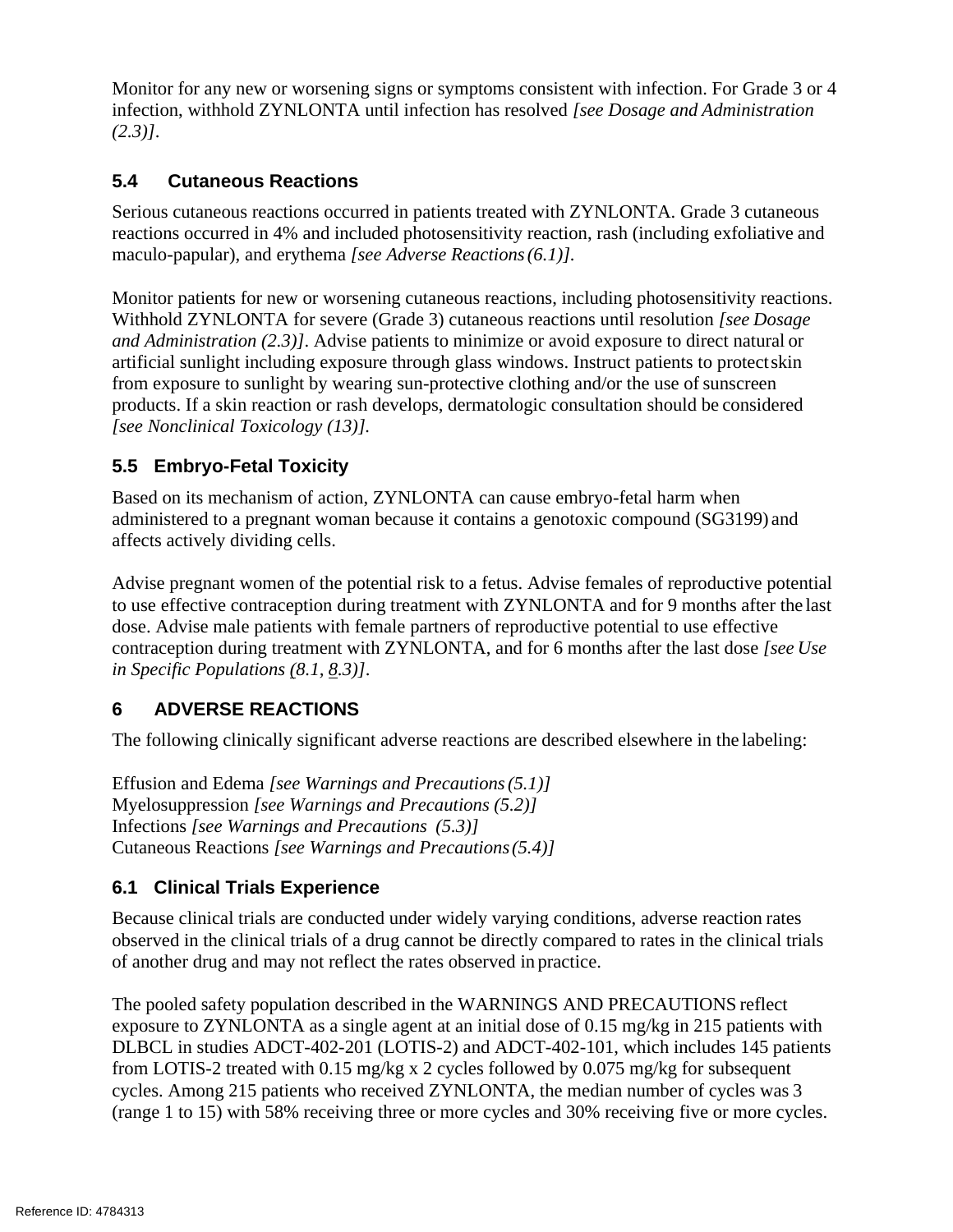In this pooled safety population of 215 patients, the most common (>20%) adverse reactions, including laboratory abnormalities, were thrombocytopenia, increased gammaglutamyltransferase, neutropenia, anemia, hyperglycemia, transaminase elevation,fatigue, hypoalbuminemia, rash, edema, nausea, and musculoskeletal pain.

#### Relapsed or Refractory Diffuse Large B-CellLymphoma *LOTIS-2*

The safety of ZYNLONTA was evaluated in LOTIS-2, an open-label, single-arm clinical trial that enrolled 145 patients with relapsed or refractory diffuse large B-cell lymphoma (DLBCL), including high-grade B-cell lymphoma, after at least two prior systemic therapies *[see Clinical Studies (14.1)]*. The trial required hepatic transaminases, including gamma-glutamyltransferase (GGT),  $\leq$ 2.5 times upper limit of normal (ULN), total bilirubin  $\leq$ 1.5 times ULN, and creatinine clearance  $\geq 60$  mL/min. Patients received ZYNLONTA 0.15 mg/kg every 3 weeks for 2 cycles, then 0.075 mg/kg every 3 weeks for subsequent cycles and received treatment until progressive disease or unacceptable toxicity. Among the 145 patients, the median number of cycles received was 3, with 34% receiving 5 or more cycles.

The median age was 66 years (range 23 to 94), 59% were male, and 94% had an Eastern Cooperative Oncology Group (ECOG) performance status of 0 to 1. Race was reported in 97% of patients; of these patients, 90% were White, 3% were Black, and 2% were Asian.

Serious adverse reactions occurred in 28% of patients receiving ZYNLONTA. The most common serious adverse reactions that occurred in  $\geq$ 2% receiving ZYNLONTA were febrile neutropenia, pneumonia, edema, pleural effusion, and sepsis. Fatal adverse reactions occurred in 1%, due to infection.

Permanent treatment discontinuation due to an adverse reaction of ZYNLONTA occurred in 19% of patients. Adverse reactions resulting in permanent discontinuation of ZYNLONTA in ≥2% were gamma-glutamyltransferase increased, edema, and effusion.

Dose reductions due to an adverse reaction of ZYNLONTA occurred in 8% of patients. Adverse reactions resulting in dose reduction of ZYNLONTA in ≥4% was gamma-glutamyltransferase increased.

Dosage interruptions due to an adverse reaction occurred in 49% of patients receiving ZYNLONTA. Adverse reactions leading to interruption of ZYNLONTA in  $\geq$ 5% were gammaglutamyltransferase increased, neutropenia, thrombocytopenia, andedema.

Table 1 summarizes the adverse reactions in LOTIS-2.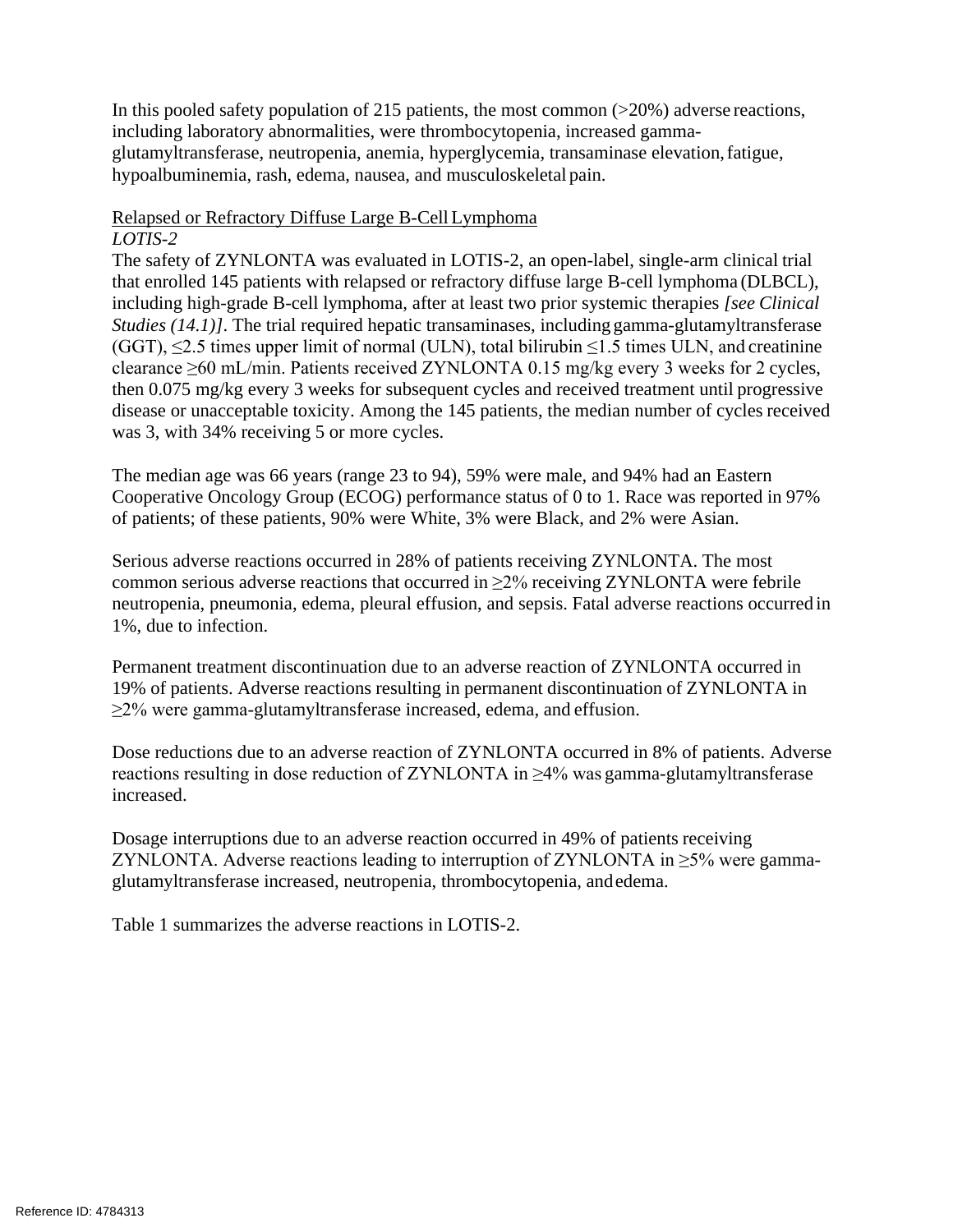### **Table 1: Adverse Reactions (≥10%) in Patients with Relapsed or Refractory DLBCL who received ZYNLONTA in LOTIS-2**

|                                                             | <b>ZYNLONTA</b>    |                                                    |  |  |
|-------------------------------------------------------------|--------------------|----------------------------------------------------|--|--|
| <b>Adverse Reaction</b>                                     | $(N=145)$          |                                                    |  |  |
|                                                             | All Grades $(\% )$ | Grades 3 or $4\frac{(\frac{9}{6})}{(\frac{9}{6})}$ |  |  |
| <b>General Disorders and Administration Site Conditions</b> |                    |                                                    |  |  |
| Fatigue <sup>b</sup>                                        | 38                 | 1 a                                                |  |  |
| Edema <sup>c</sup>                                          | 28                 | $a^a$                                              |  |  |
| <b>Skin and Subcutaneous Tissue Disorders</b>               |                    |                                                    |  |  |
| Rash <sup>d</sup>                                           | 30                 | $\gamma$ a                                         |  |  |
| Pruritus                                                    | 12                 | $\overline{0}$                                     |  |  |
| Photosensitivity reaction                                   | 10                 | $\gamma$ a                                         |  |  |
| <b>Gastrointestinal Disorders</b>                           |                    |                                                    |  |  |
| Nausea                                                      | 23                 | $\overline{0}$                                     |  |  |
| Diarrhea                                                    | 17                 | 2a                                                 |  |  |
| Abdominal pain <sup>e</sup>                                 | 14                 | 3                                                  |  |  |
| Vomiting                                                    | 13                 | $\overline{0}$                                     |  |  |
| Constipation                                                | 12                 | $\Omega$                                           |  |  |
| <b>Musculoskeletal and Connective Tissue Disorders</b>      |                    |                                                    |  |  |
| Musculoskeletal pain <sup>f</sup>                           | 23                 | <b>1a</b>                                          |  |  |
| <b>Metabolism and Nutrition Disorders</b>                   |                    |                                                    |  |  |
| Decreased appetite                                          | 15                 | $\Omega$                                           |  |  |
| <b>Respiratory Disorders</b>                                |                    |                                                    |  |  |
| Dyspnea <sup>g</sup>                                        | 13                 | <b>1a</b>                                          |  |  |
| Pleural effusion                                            | 10                 | 2a                                                 |  |  |
| <b>Infection</b>                                            |                    |                                                    |  |  |
| Upper respiratory tract infection <sup>h</sup>              | 10                 | $\langle 1^a$                                      |  |  |

<sup>a</sup> No Grade 4 adverse reactions occurred

 $<sup>b</sup>$  Fatigue includes fatigue, asthenia, and lethargy</sup>

<sup>c</sup> Edema includes edema, face edema, generalized edema, peripheral edema, ascites, fluid overload, peripheral swelling, swelling, and swellingface

<sup>d</sup>Rash includes rash, rash erythematous, rash maculopapular, rash pruritic, rash pustular, erythema, generalized erythema, dermatitis, dermatitis acneiform, dermatitis bullous, dermatitis exfoliative generalized, and palmar-plantar erythrodysesthesiasyndrome

<sup>e</sup>Abdominal pain includes abdominal pain, abdominal discomfort, abdominal pain lower, and abdominal pain upper

<sup>f</sup>Musculoskeletal pain includes musculoskeletal pain, musculoskeletal chest pain,musculoskeletal discomfort, back pain, limb discomfort, myalgia, neck pain, non-cardiac chest pain, and painin extremity

<sup>g</sup> Dyspnea includes dyspnea, and dyspnea exertional

h Upper respiratory tract infection includes upper respiratory tract infection, upper respiratory tract congestion, nasopharyngitis, rhinitis, rhinovirus infection, and sinusitis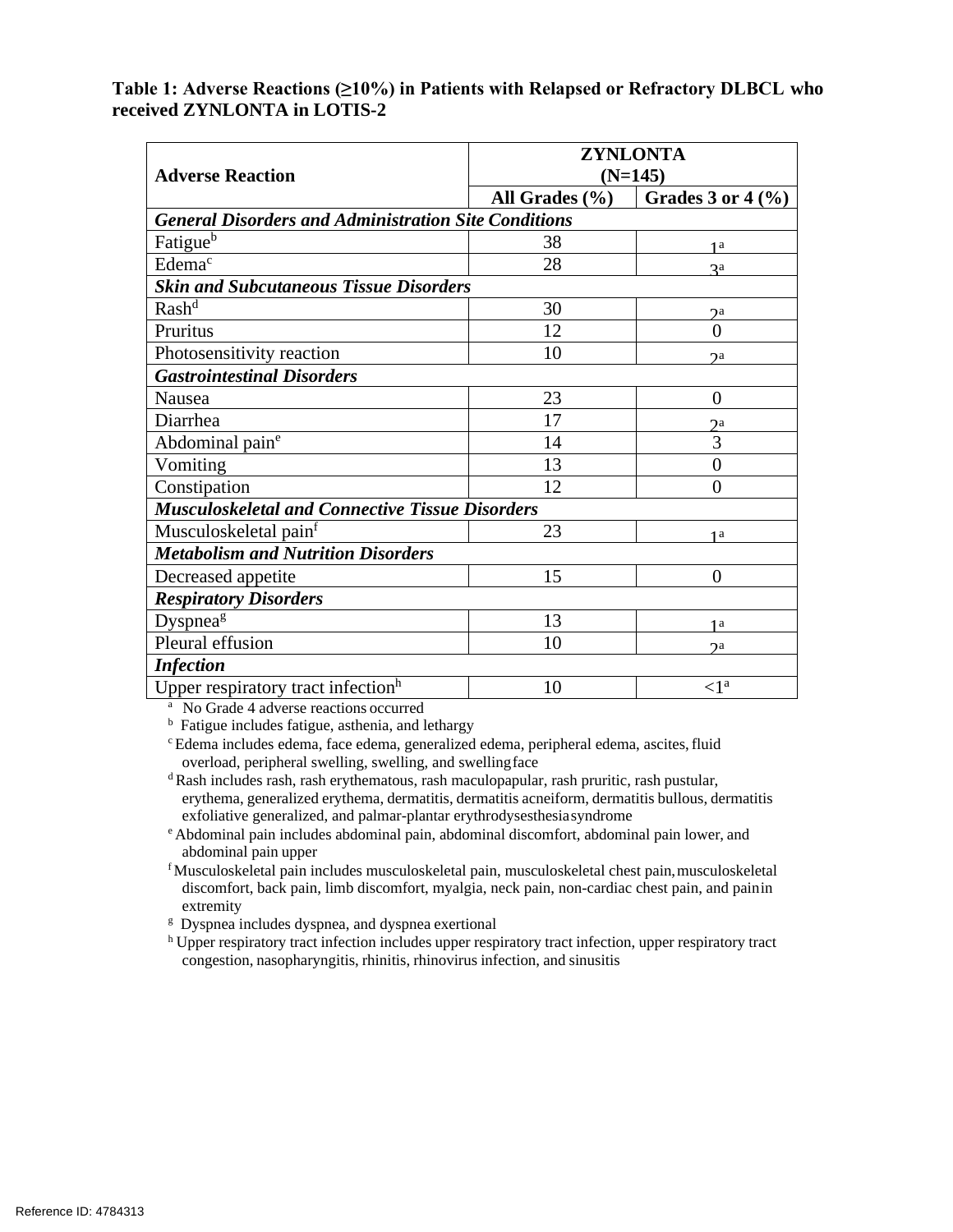Clinically relevant adverse reactions in <10% of patients (all grades) who received ZYNLONTA included:

- Blood and lymphatic system disorders: Febrile neutropenia (3%)
- Cardiac disorders: Pericardial effusion (3%)
- Infections: Pneumonia<sup>a</sup> (5%), sepsis<sup>b</sup> (2%)
- Skin and subcutaneous disorders: Hyperpigmentation (4%)
- General disorders: Infusion site extravasation  $\left(\langle 1\% \right)$

<sup>a</sup> Pneumonia includes pneumonia and lunginfection

 $<sup>b</sup>$  Sepsis includes sepsis, escherichia sepsis, and septic shock</sup>

### *Selected Other Adverse Reactions*

• Inflammatory-related conditions were reported in 3% of patients in LOTIS-2, including pericarditis, pneumonitis, pleuritis, and dermatitis.

Table 2 summarizes the laboratory abnormalities inLOTIS-2.

### **Table 2: Select Laboratory Abnormalities (≥10%) That Worsened from Baseline in Patients with Relapsed or Refractory DLBCL Who Received ZYNLONTA in LOTIS-2**

| <b>Laboratory Abnormality</b> | ZYNLONTA <sup>a</sup>       |                        |
|-------------------------------|-----------------------------|------------------------|
|                               | <b>All Grades</b><br>$(\%)$ | Grade 3 or 4<br>$(\%)$ |
| <b>Hematologic</b>            |                             |                        |
| Platelets decreased           | 58                          | 17                     |
| Neutrophils decreased         | 52                          | 30                     |
| Hemoglobin decreased          | 51                          | 10 <sup>b</sup>        |
| <b>Chemistry</b>              |                             |                        |
| GGT increased                 | 57                          | 21                     |
| Glucose increased             | 48                          | 8                      |
| AST increased                 | 41                          | $\leq l^{\mathrm{b}}$  |
| Albumin decreased             | 37                          | $\langle 1^{\rm b}$    |
| <b>ALT</b> increased          | 34                          | 3                      |

<sup>a</sup> The denominator used to calculate the rate varied from 143 to 145 based on the number of patients with a baseline value and at least one post-treatmentvalue

<sup>b</sup> No Grade 4 adverse reactions occurred

# **6.2 Immunogenicity**

As with all therapeutic proteins, there is potential for immunogenicity. The detection of antibody formation is highly dependent on the sensitivity and specificity of the assay. Additionally, the observed incidence of antibody (including neutralizing antibody) positivity in an assay may be influenced by several factors including assay methodology, sample handling, timing of sample collection, concomitant medications, and underlying disease. For these reasons, comparisonof the incidence of antibodies in the studies described below with the incidence of antibodies to loncastuximab tesirine-lpyl in other studies or to other products may be misleading.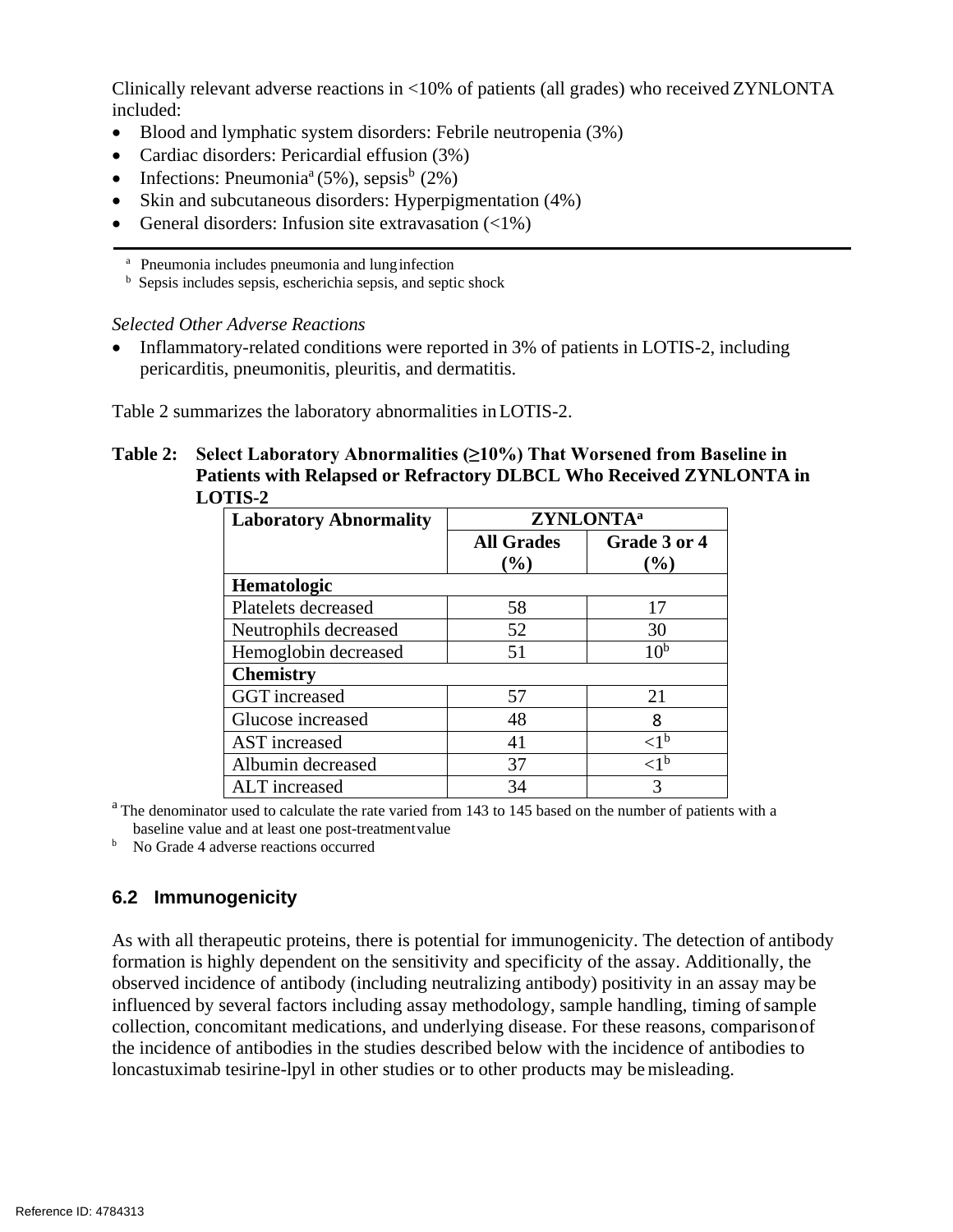In LOTIS-2, 0 of 134 patients tested positive for antibodies against loncastuximab tesirine-lpyl after treatment. The potential effect of anti-drug antibodies to ZYNLONTA on pharmacokinetics, efficacy, or safety is unknown.

# **8 USE IN SPECIFIC POPULATIONS**

# **8.1 Pregnancy**

# Risk Summary

Based on its mechanism of action, ZYNLONTA can cause embryo-fetal harm when administered to a pregnant woman, because it contains a genotoxic compound (SG3199) and affects actively dividing cells *[see Clinical Pharmacology (12.1)* and *Nonclinical Toxicology (13.1)]*. There are no available data on the use of ZYNLONTA in pregnant women to evaluate for drug-associated risk. No animal reproduction studies were conducted with ZYNLONTA. Advise pregnant women of the potential risk to a fetus*.*

The estimated background risk of major birth defects and miscarriage for the indicated population is unknown. All pregnancies have a background risk of birth defect, loss, or other adverse outcomes. In the U.S. general population, the estimated background risk of major birth defects and miscarriage in clinically recognized pregnancies is 2-4% and 15-20%, respectively.

# Data

# *Animal Data*

Animal reproductive or developmental toxicity studies were not conducted with loncastuximab tesirine-lpyl. The cytotoxic component of ZYNLONTA, SG3199, crosslinks DNA, is genotoxic, and is toxic to rapidly dividing cells, suggesting it has the potential to cause embryotoxicity and teratogenicity.

# **8.2 Lactation**

# Risk Summary

There is no data on the presence of loncastuximab tesirine-lpyl or SG3199 in human milk, the effects on the breastfed child, or milk production. Because of the potential for serious adverse reactions in breastfed children, advise women not to breastfeed during treatment with ZYNLONTA and for 3 months after the last dose.

# **8.3 Females and Males of Reproductive Potential**

ZYNLONTA can cause fetal harm when administered to pregnant women *[see Use in Specific Populations (8.1)]*.

# Pregnancy Testing

Pregnancy testing is recommended for females of reproductive potential prior to initiating ZYNLONTA.

# Contraception

# *Females*

Advise women of reproductive potential to use effective contraception during treatment and for 9 months after the last dose.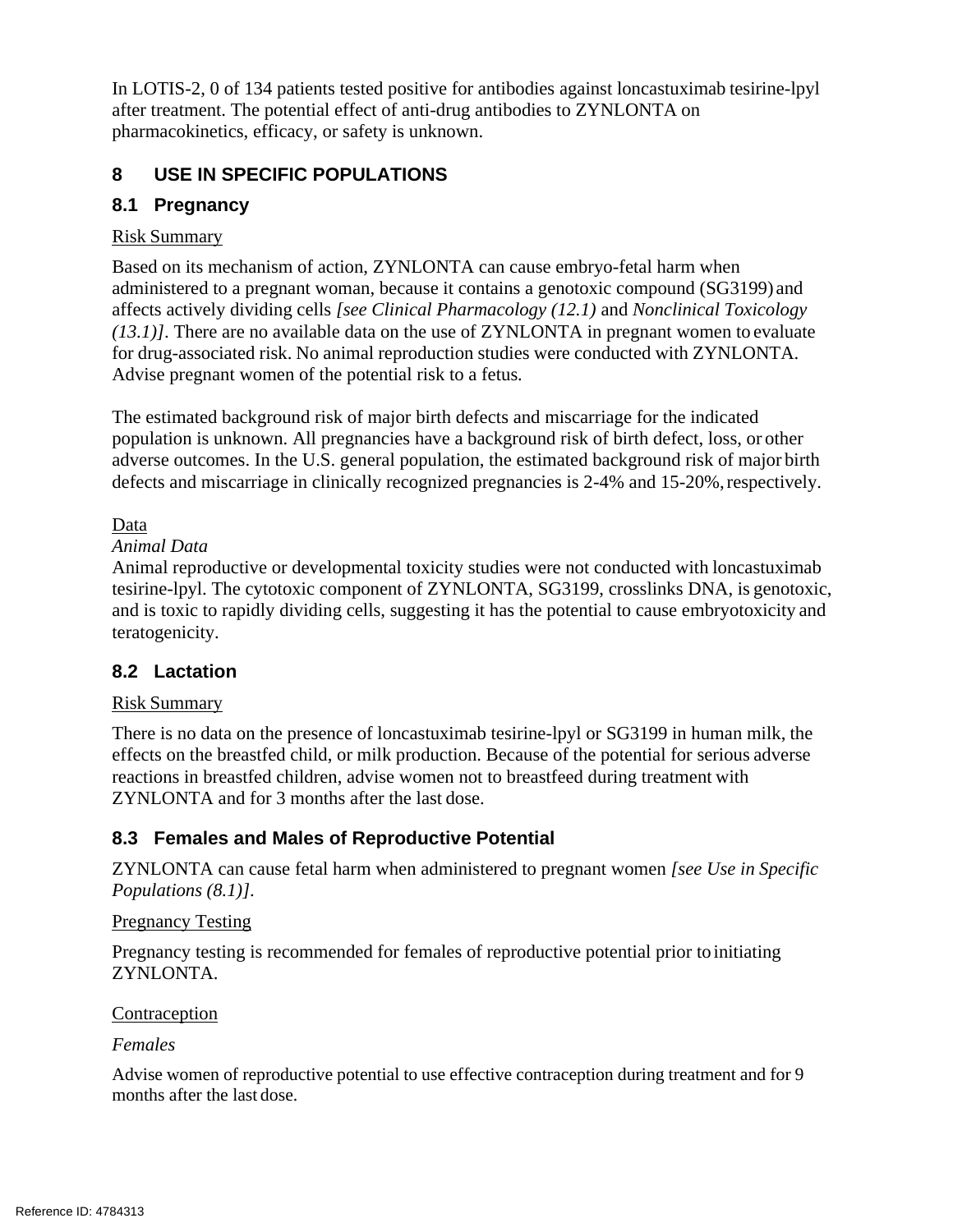### *Males*

Because of the potential for genotoxicity, advise males with female partners of reproductive potential to use effective contraception during the treatment with ZYNLONTA and for 6months after the last dose *[see Nonclinical Toxicology (13.1)]*.

**Infertility** 

*Males*

Based on the results from animal studies, ZYNLONTA may impair fertility in males. The effects were not reversible in male cynomolgus monkeys during the 12-week drug-free period *[see Nonclinical Toxicology (13.1)]*.

# **8.4 Pediatric Use**

Safety and effectiveness of ZYNLONTA in pediatric patients have not beenestablished.

# **8.5 Geriatric Use**

Of the 145 patients with large B-cell lymphoma who received ZYNLONTA in clinical trials, 55% were 65 years of age and older, while 14% were 75 years of age and older *[see Clinical Studies (14.1)]*. No overall differences in safety or effectiveness were observed between these patients and younger patients.

# **8.6 Hepatic Impairment**

No dose adjustment is recommended for patients with mild hepatic impairment (total bilirubin  $\leq$  upper limit of normal [ULN] and aspartate aminotransferase (AST) > ULN or total bilirubin > 1 to  $1.5 \times$  ULN and any AST). Monitor patients with mild hepatic impairment for potential increased incidence of adverse reactions and modify the ZYNLONTA dosage in the event of adverse reactions *[see Dosage and Administration (2.3)]*.

ZYNLONTA has not been studied in patients with moderate or severe hepatic impairment(total bilirubin > 1.5 × ULN and any AST) *[see Clinical Pharmacology (12.3)]*.

# **11 DESCRIPTION**

Loncastuximab tesirine-lpyl is a CD19-directed antibody and alkylating agent conjugate, consisting of a humanized IgG1 kappa monoclonal antibody conjugated to SG3199, a pyrrolobenzodiazepine (PBD) dimer cytotoxic alkylating agent, through a protease-cleavable valine-alanine linker. SG3199 attached to the linker is designated as SG3249, also known as tesirine.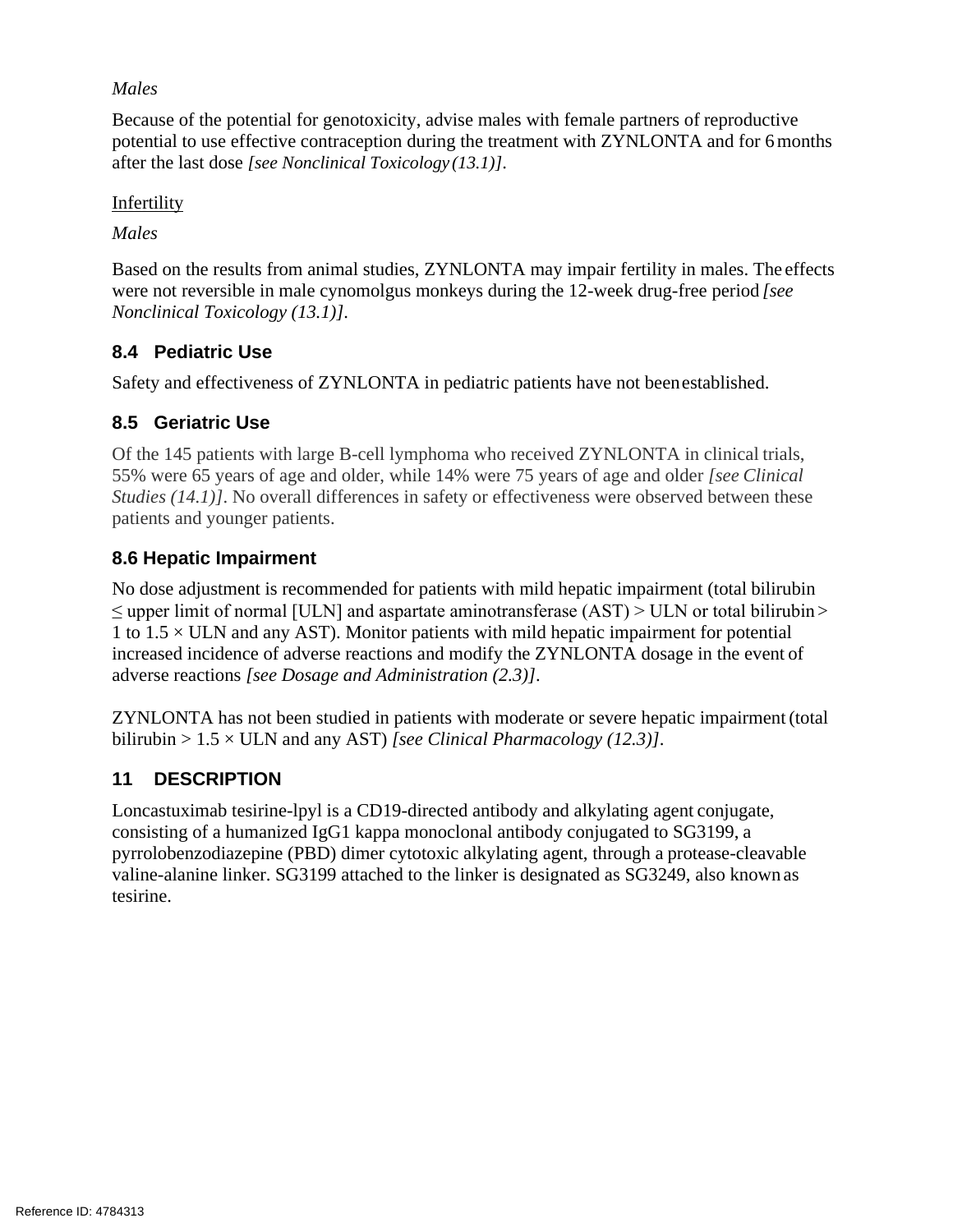

Loncastuximab tesirine-lpyl has an approximate molecular weight of 151 kDa. An average of 2.3 molecules of SG3249 are attached to each antibody molecule. Loncastuximab tesirine-lpyl is produced by chemical conjugation of the antibody and small molecule components. The antibody is produced by mammalian (Chinese hamster ovary) cells, and the small molecule components are produced by chemical synthesis.

ZYNLONTA (loncastuximab tesirine-lpyl) for injection is supplied as a sterile, white to offwhite, preservative-free, lyophilized powder, which has a cake-like appearance, for intravenous infusion after reconstitution and dilution. Each single-dose vial delivers 10 mg of loncastuximab tesirine-lpyl, L-histidine (2.8 mg), L-histidine monohydrochloride (4.6 mg), polysorbate 20 (0.4 mg), and sucrose (119.8 mg). After reconstitution with 2.2 mL Sterile Water for Injection, USP, the final concentration is 5 mg/mL with a pH of approximately 6.0.

# **12 CLINICAL PHARMACOLOGY**

# **12.1 Mechanism of Action**

Loncastuximab tesirine-lpyl is an antibody-drug conjugate (ADC) targeting CD19. The monoclonal IgG1 kappa antibody component binds to human CD19, a transmembrane protein expressed on the surface of cells of B-lineage origin. The small molecule component is SG3199, a PBD dimer and alkylating agent.

Upon binding to CD19, loncastuximab tesirine-lpyl is internalized followed by release of SG3199 via proteolytic cleavage. The released SG3199 binds to the DNA minor groove and forms highly cytotoxic DNA interstrand crosslinks, subsequently inducing cell death. Loncastuximab tesirine-lpyl had anticancer activity in animal models of lymphoma.

# **12.2 Pharmacodynamics**

Higher loncastuximab tesirine-lpyl exposure in Cycle 1 was associated with higher incidence of some Grade  $\geq$  adverse reactions, including skin and nail reactions, liver function test abnormalities and increased gamma-glutamyltransferase. Lower loncastuximab tesirine-lpyl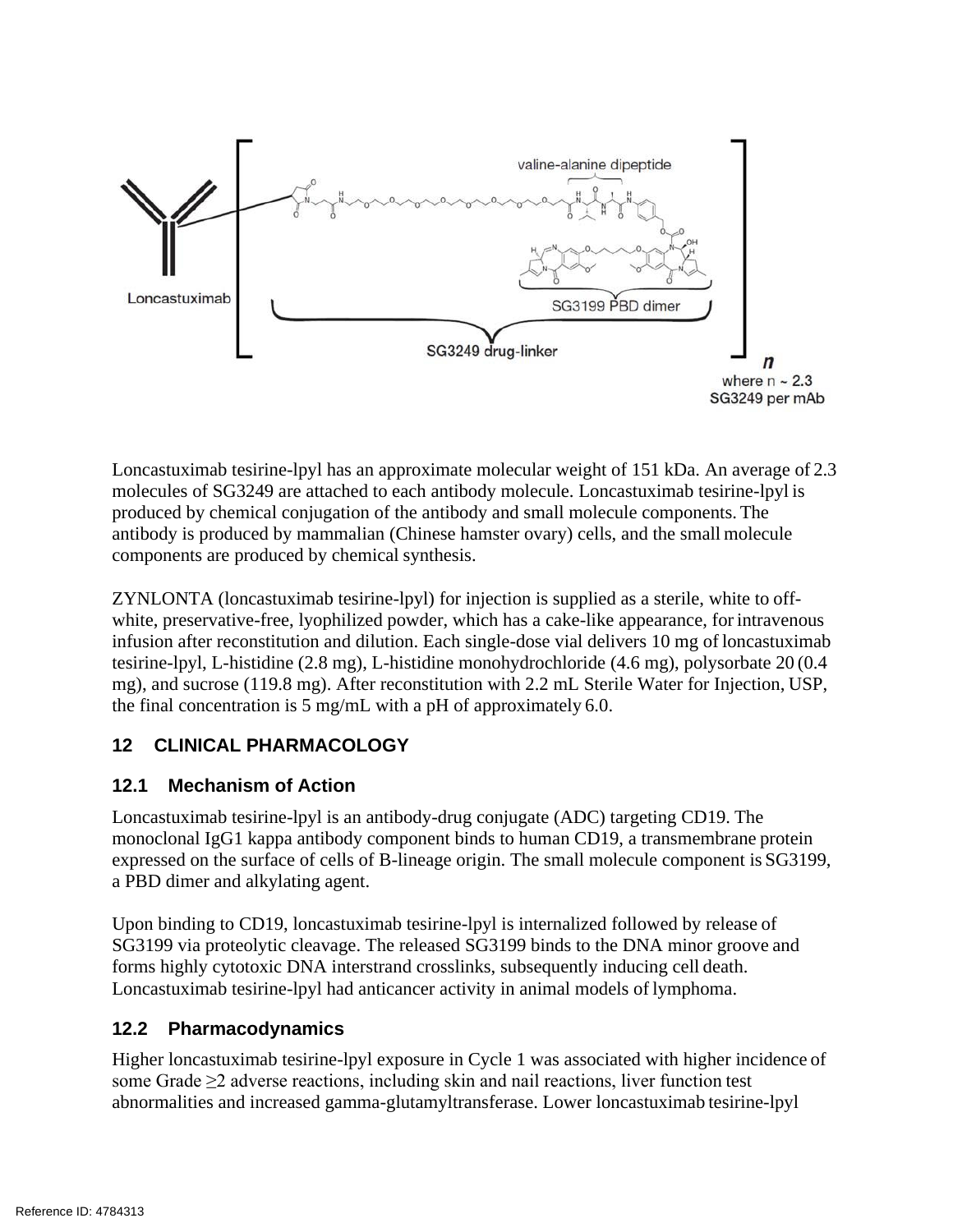exposure in Cycle 1 was associated with lower efficacy over the dose range of 0.015-0.2 mg/kg (0.1 to 1.33 times the maximum recommended dose).

### Cardiac Electrophysiology

At the maximum recommended therapeutic dose of 0.15 mg/kg during Cycle 1 and Cycle 2, loncastuximab tesirine-lpyl does not cause large mean increases (i.e., >20 msec) in the QTc interval.

# **12.3 Pharmacokinetics**

The exposure of loncastuximab tesirine-lpyl at the approved recommended dosage in Cycle 2 and at steady state is shown in Table 3. Loncastuximab tesirine-lpyl steady state Cmax was 28.2% lower than the C<sub>max</sub> after the first dose. The time to reach steady state was 210 days.

| <b>Time</b>         | $C_{\text{max}}$ (ng/mL) | $AUC_{tau}(ng \cdot day/mL)$ |
|---------------------|--------------------------|------------------------------|
| Cycle 2             | $2,911(35.3\%)$          | $21,665(54.1\%)$             |
| <b>Steady state</b> | $1,776(32.1\%)$          | 16,882 (38.2%)               |

**Table 3: Loncastuximab Tesirine-lpyl ExposureParameters<sup>a</sup>**

 $\overline{C_{\text{max}}}$  = Maximum observed serum concentration; AUC $_{\text{tau}}$  = Area under curve over the dosing interval <sup>a</sup>Data presented as mean and coefficient of variation (CV %)

### **Distribution**

The mean (CV%) of loncastuximab tesirine-lpyl volume of distribution was 7.11 (26.6%) L.

### Elimination

The mean (CV%) of loncastuximab tesirine-lpyl clearance decreased with time from 0.499 L/day (89.3%) after a single dose to 0.275 L/day (38.2%) at steady state. The mean (standard deviation) half-life of loncastuximab tesirine-lpyl was 20.8 (7.06) days at steadystate.

# *Metabolism*

The monoclonal antibody portion of loncastuximab tesirine-lpyl is expected to be metabolized into small peptides by catabolic pathways. The small molecule cytotoxin, SG3199, is metabolized by CYP3A4/5 in vitro.

# *Excretion*

The major excretion pathways of SG3199 have not been studied in humans. SG3199 is expected to be minimally renally excreted.

# Specific Populations

No clinically significant differences in the pharmacokinetics of loncastuximab tesirine-lpyl were observed based on age (20-94 years), sex, race (White vs. Black), body weight (42.1 to 160.5 kg), ECOG status (0 to 2) or mild to moderate renal impairment (CLcr 30 to <90 mL/min using the Cockcroft-Gault equation).

The effect of severe renal impairment (CLcr 15 to 29 mL/min), and end-stage renal disease with or without hemodialysis on loncastuximab tesirine-lpyl pharmacokinetics is unknown.

# *Patients with Hepatic Impairment*

Mild hepatic impairment (total bilirubin  $\leq$  ULN and AST  $\geq$  ULN, or total bilirubin  $\geq$  1 to 1.5  $\times$ ULN and any AST) may increase the exposure of unconjugated SG3199, however there was no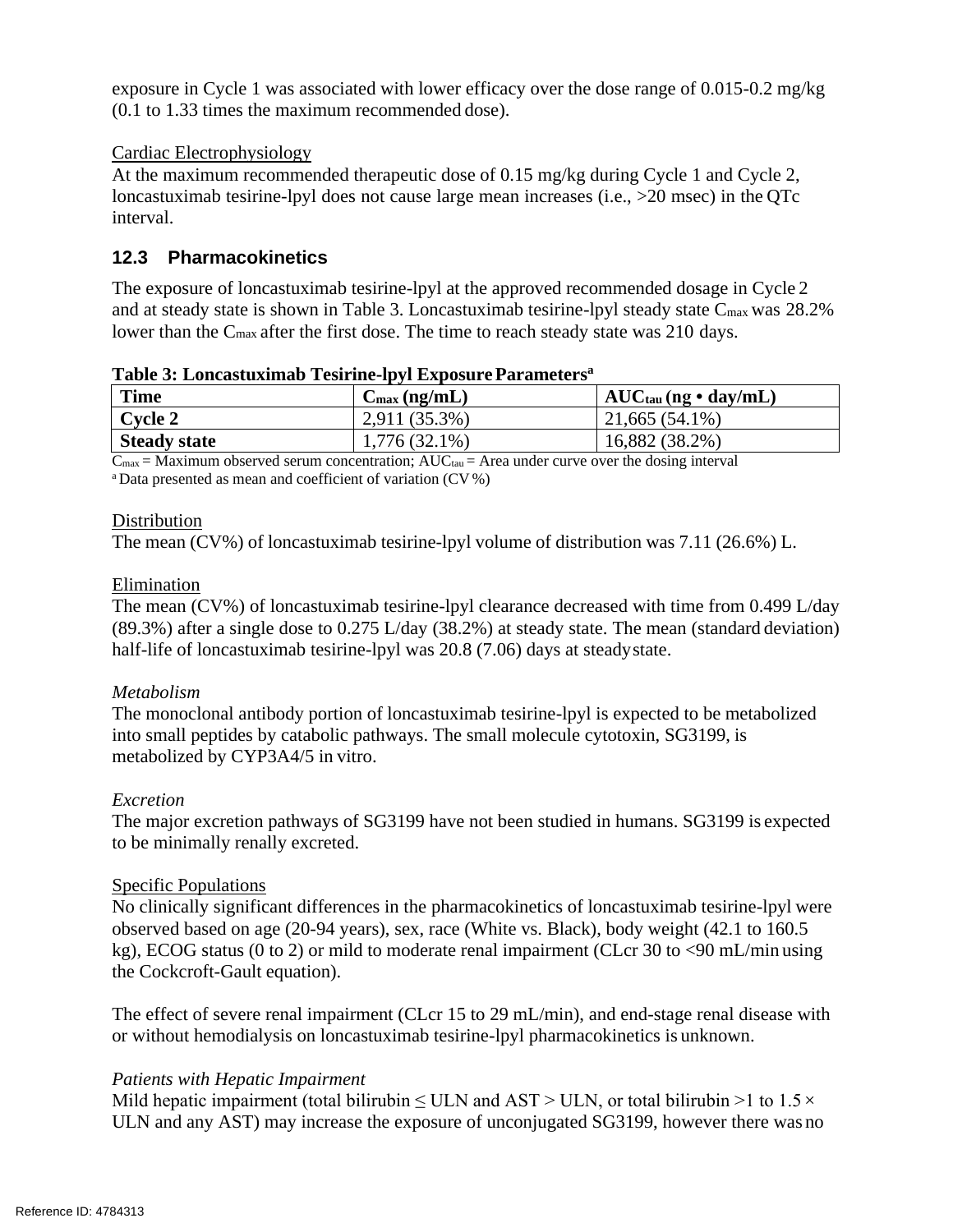clinically significant effect on loncastuximab tesirine-lpyl pharmacokinetics. The effect of moderate (total bilirubin >1.5 to  $\leq$ 3 × ULN and any AST) or severe (total bilirubin >3 ULN and any AST) hepatic impairment on loncastuximab tesirine-lpyl pharmacokinetics is unknown.

### Drug Interaction Studies

# *In Vitro Studies*

*Cytochrome P450 (CYP) Enzymes:* SG3199 does not inhibit CYP1A2, CYP2A6, CYP2B6, CYP2C8, CYP2C9, CYP2C19, CYP2D6, CYP2E1, or CYP3A4/5 at clinically relevant unconjugated SG3199 concentrations.

*Transporter Systems:* SG3199 is a substrate of P-glycoprotein (P-gp), but not a substrate of breast cancer resistance protein (BCRP), organic anion-transporting polypeptide (OATP)1B1, or organic cation transporter (OCT)1.

SG3199 does not inhibit P-gp, BCRP, OATP1B1, OATP1B3, organic anion transporter (OAT)1, OAT3, OCT2, OCT1, multi-antimicrobial extrusion protein (MATE)1, MATE2-K, or bilesalt export pump (BSEP) at clinically relevant unconjugated SG3199 concentrations.

# **13 NONCLINICAL TOXICOLOGY**

# **13.1 Carcinogenesis, Mutagenesis, Impairment of Fertility**

Carcinogenicity studies have not been conducted with loncastuximab tesirine-lpyl orSG3199.

SG3199 was genotoxic in an in vitro micronucleus test and a chromosome aberration assay using human lymphocytes through a clastogenic mechanism. These results are consistent with the pharmacological effect of SG3199 as a covalent DNA crosslinking agent. Results of a bacterial reverse mutation assay (Ames test) were inconclusive due to cytotoxicity.

Fertility studies have not been conducted with loncastuximab tesirine-lpyl. Results from repeatdose toxicity studies with intravenous administration of loncastuximab tesirine-lpyl in cynomolgus monkeys indicate the potential for impaired male reproductive function and fertility. Administration of loncastuximab tesirine-lpyl to cynomolgus monkeys every 3 weeks at 0.6 mg/kg for a total of 2 doses, or every 3 weeks at 0.3 mg/kg for 13 weeks resulted in adverse findings that included decreased weight and/or size of the testes and epididymis, atrophy of the seminiferous tubules, germ cell degeneration, and/or reduced sperm content. The dose of 0.3 mg/kg in animals results in an exposure (AUC) that is approximately 3 times the exposure at the maximum recommended human dose [MRHD] of 0.15 mg/kg. Findings were not reversible at the end of the 12-week recovery period following 4 or 13 weeks of dosing.

# **13.2 Animal Toxicology and/or Pharmacology**

Inflammatory-mediated toxicities associated with PBDs have been observed at low incidence in animals. In repeat-dose toxicity studies in cynomolgus monkeys, administration of loncastuximab tesirine-lpyl was associated with potential inflammatory mediated-toxicities, including in the lungs and kidneys. Renal toxicity including increased kidney weights and nephropathy with variable inflammation and fibrosis that was reversible was observed in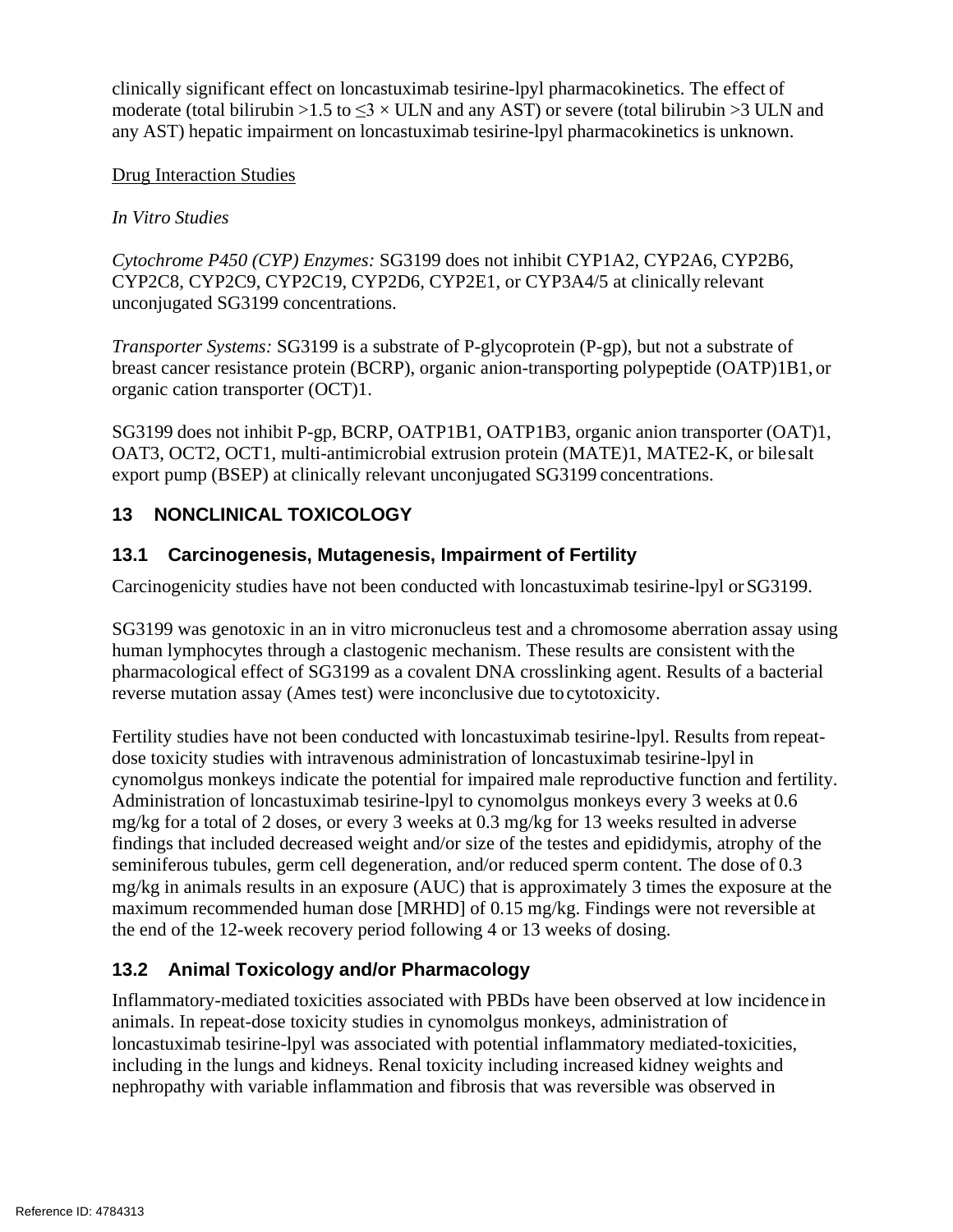monkeys. Black skin spots potentially related to phototoxicity were observed and were still present after the 12-week treatment-free period.

# **14 CLINICAL STUDIES**

# **14.1 Relapsed or Refractory Diffuse Large B-cell Lymphoma**

The efficacy of ZYNLONTA was evaluated in LOTIS-2 (NCT03589469), an open-label, singlearm trial in 145 adult patients with relapsed or refractory diffuse large B-cell lymphoma (DLBCL) after at least 2 prior systemic regimens. The trial excluded patients with bulky disease and active central nervous system lymphoma. Patients received ZYNLONTA 0.15 mg/kg every 3 weeks for 2 cycles, then 0.075 mg/kg every 3 weeks for subsequent cycles and received treatment until progressive disease, or unacceptable toxicity.

Of the 145 patients enrolled, the median age was 66 years (range 23 to 94), 59% male, and 94% had an ECOG performance status of 0 to 1. Race was reported in 97% of patients; of these patients, 90% were White, 3% were Black, and 2% were Asian. The diagnosis was DLBCLnot otherwise specified (NOS) in 88% (including 20% with DLBCL arising from low-grade lymphoma) and high-grade B-cell lymphoma in 8%. The median number of prior therapies was 3 (range 2 to 7), 63% with refractory disease, 17% with prior stem cell transplant, and 9% with prior chimeric antigen receptor (CAR) T-cell therapy.

Efficacy was established on the basis of overall response rate (ORR) as assessed by an Independent Review Committee (IRC) using Lugano 2014 criteria (Table 4). The median followup time was 7.3 months (range 0.3 to 20.2).

| <b>Efficacy Parameter</b>                                                                                                                                                                                                                                                                             | <b>ZYNLONTA</b><br>$N = 145$ |  |  |
|-------------------------------------------------------------------------------------------------------------------------------------------------------------------------------------------------------------------------------------------------------------------------------------------------------|------------------------------|--|--|
| Overall response rate by IRC <sup>a</sup> , $(95\% \text{ CI})$                                                                                                                                                                                                                                       | 48.3% (39.9, 56.7)           |  |  |
| Complete response rate (95% CI)                                                                                                                                                                                                                                                                       | 24.1% (17.4, 31.9)           |  |  |
| Partial response rate (95% CI)                                                                                                                                                                                                                                                                        | 24.1% (17.4, 31.9)           |  |  |
| Duration of overall response <sup>b</sup>                                                                                                                                                                                                                                                             | $N = 70$                     |  |  |
| Median (95% CI), months                                                                                                                                                                                                                                                                               | 10.3(6.9, NE)                |  |  |
| $CI =$ confidence interval, $NE =$ not estimable<br>$^{\circ}$ IRC = independent review committee using Lugano 2014 criteria<br>$b$ Of 70 patients with objective response, 25 (36%) were censored prior to 3 months. Twenty-<br>six percent of responders had a duration of response $\geq 6$ months |                              |  |  |

# **Table 4 Efficacy Results in Patients with Relapsed or Refractory DLBCL**

The median time to response was 1.3 months (range 1.1 to 8.1).

# **15 REFERENCES**

1. "OSHA Hazardous Drugs." OSHA. <http://www.osha.gov/SLTC/hazardousdrugs/index.html>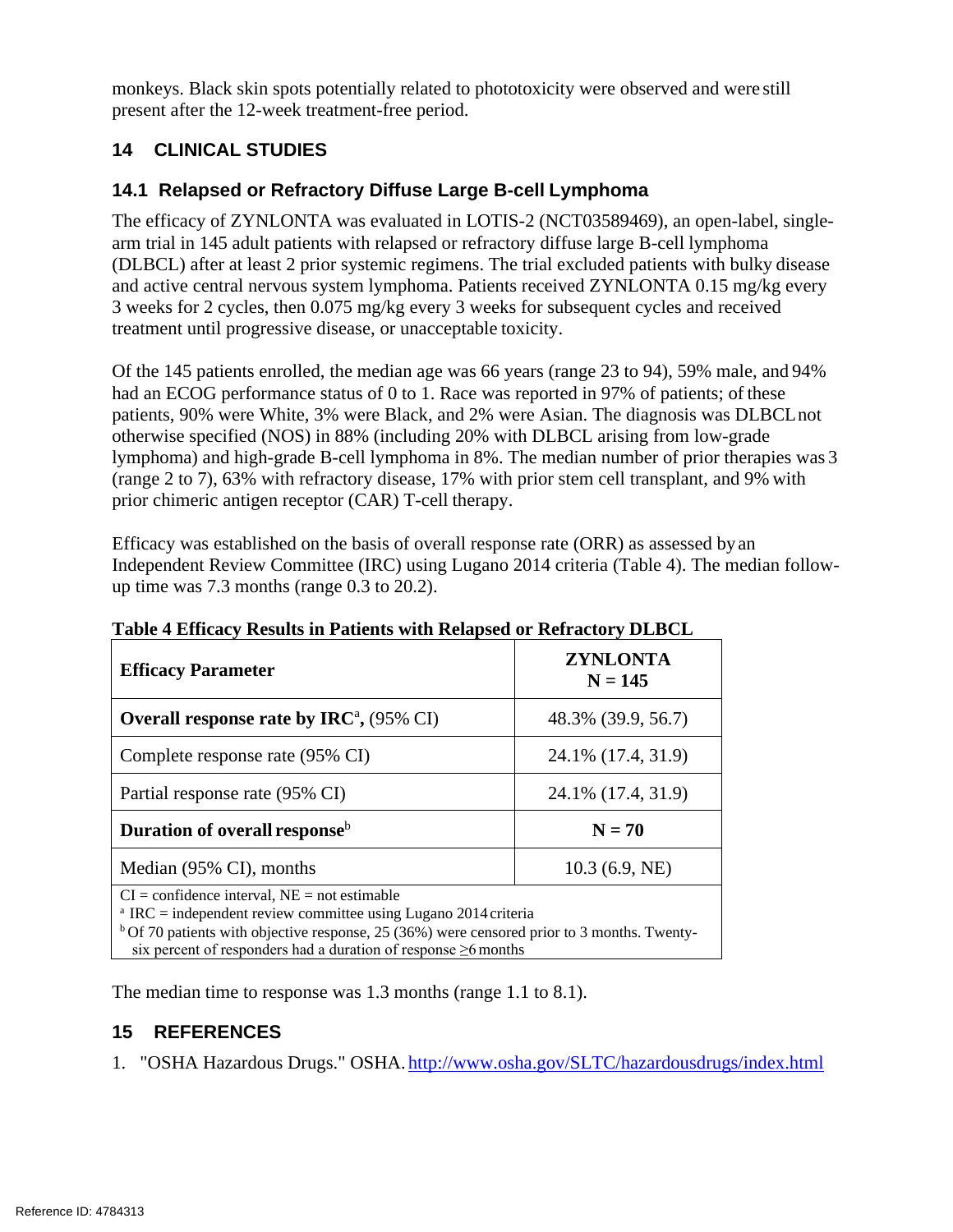# **16 HOW SUPPLIED/STORAGE AND HANDLING**

### How Supplied

ZYNLONTA (loncastuximab tesirine-lpyl) for injection is a sterile, preservative-free, white to off-white lyophilized powder, which has a cake-like appearance, supplied in a single-dose vial for reconstitution and further dilution. Each carton (NDC 79952-110-01) contains one 10mg single-dose vial.

### Storage and Handling

Store refrigerated at 2°C to 8°C (36°F to 46°F) in original carton to protect from light. Do not use beyond the expiration date shown on the carton. Do not freeze. Do notshake.

# Special Handling

ZYNLONTA is a hazardous drug. Follow applicable special handling and disposal procedures.<sup>1</sup>

Any unused drug product or waste material should be disposed in accordance with local requirements.

# **17 PATIENT COUNSELING INFORMATION**

Advise the patient to read the FDA-approved patient labeling (Patient Information).

- Effusion and Edema: Advise patients to contact their healthcare provider if they experience swelling, weight gain, shortness of breath, or difficult, labored breathing *[see Warnings and Precautions (5.1)]*.
- Myelosuppression: Advise patients to immediately contact their healthcare provider for a fever of 100.4°F (38°C) or greater, or signs or symptoms of bruising or bleeding. Advise patients of the need for periodic monitoring of blood counts *[see Warnings and Precautions (5.2)]*.
- Infections: Advise patients to contact their healthcare provider for signs or symptoms of infection, including fever, chills, weakness and/or difficulty breathing *[see Warnings and Precautions (5.3)]*.
- Cutaneous Reactions: Advise patients that skin reaction or rash can occur. Patients should be directed to minimize or avoid exposure to direct natural or artificial sunlight, including sunlight exposure through glass windows. Patients should be instructed to protect skin from exposure to sunlight by wearing sun-protective clothing and/or the use of sunscreen products *[see Warnings and Precautions (5.4)].*
- Embryo-Fetal Toxicity:
	- Advise pregnant women of the potential risk to a fetus. Advise female patients of reproductive potential to contact their healthcare provider if they become pregnant, or if pregnancy is suspected, during treatment with ZYNLONTA *[see Use in Specific Populations (8.1)].*
	- Advise women of reproductive potential to use effective contraception during treatment with ZYNLONTA and for 9 months after the last dose.
	- Advise male patients with female partners of reproductive potential, to use effective contraception during treatment with ZYNLONTA and for 6 months after the last dose *[see Warnings and Precautions (5.5) and Use in Specific Populations (8.1), (8.3)]*.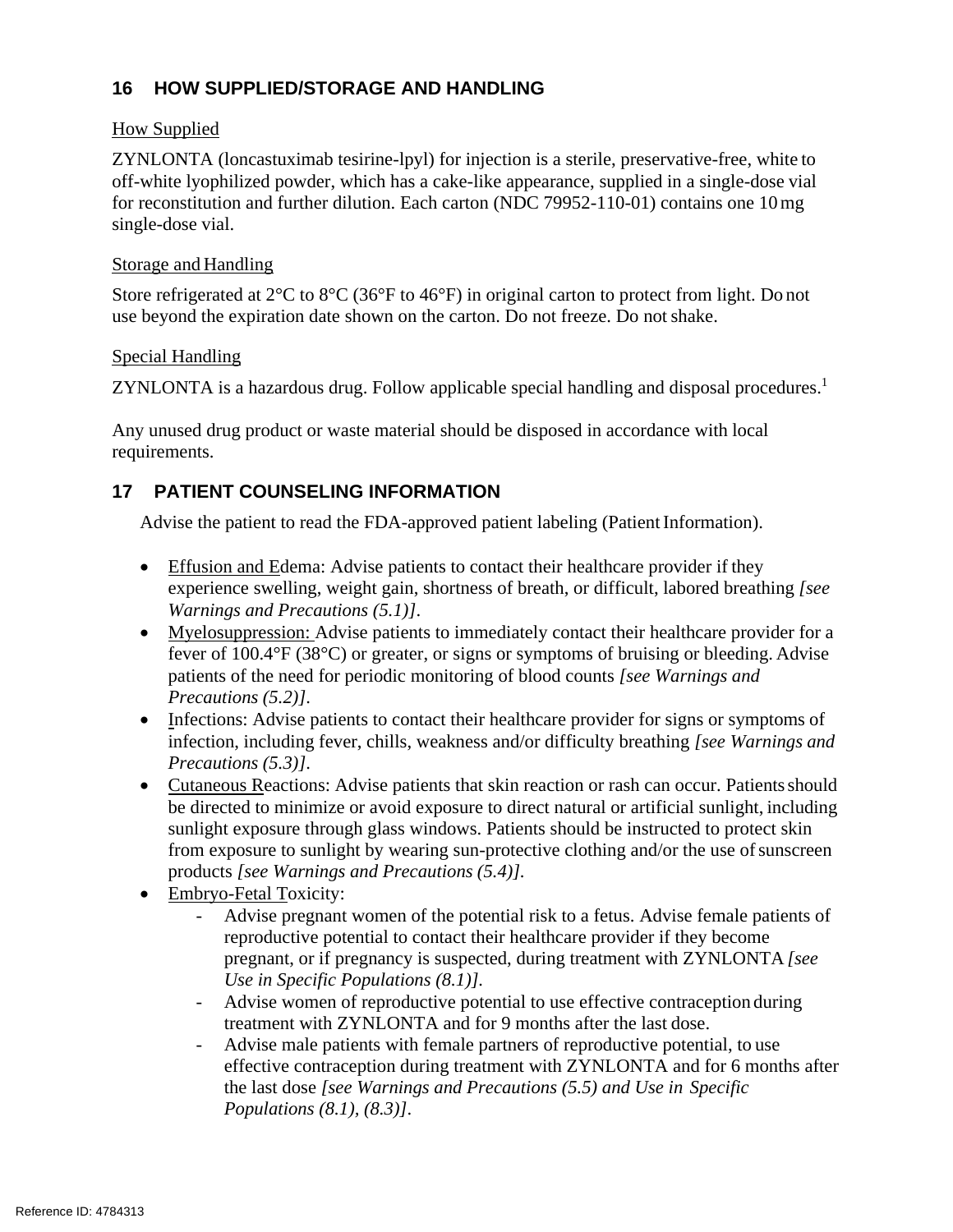• Lactation: Advise women not to breastfeed during treatment with ZYNLONTA and for 3 months after the last dose *[see Use in Specific Populations (8.2)].*

#### **Manufactured by**:

ADC Therapeutics SA Route de la Corniche 3B 1066 Epalinges, Switzerland U.S. license No. 2166

**Distributed by**: ADC Therapeutics America Murray Hill, New Jersey 07974

For more information, go to [www.ZYNLONTA.com](http://www.zynlonta.com/) or call 1-855-690-0340

ZYNLONTA is a trademark of ADC Therapeutics SA PAB is a registered trademark of B. Braun Medical Inc.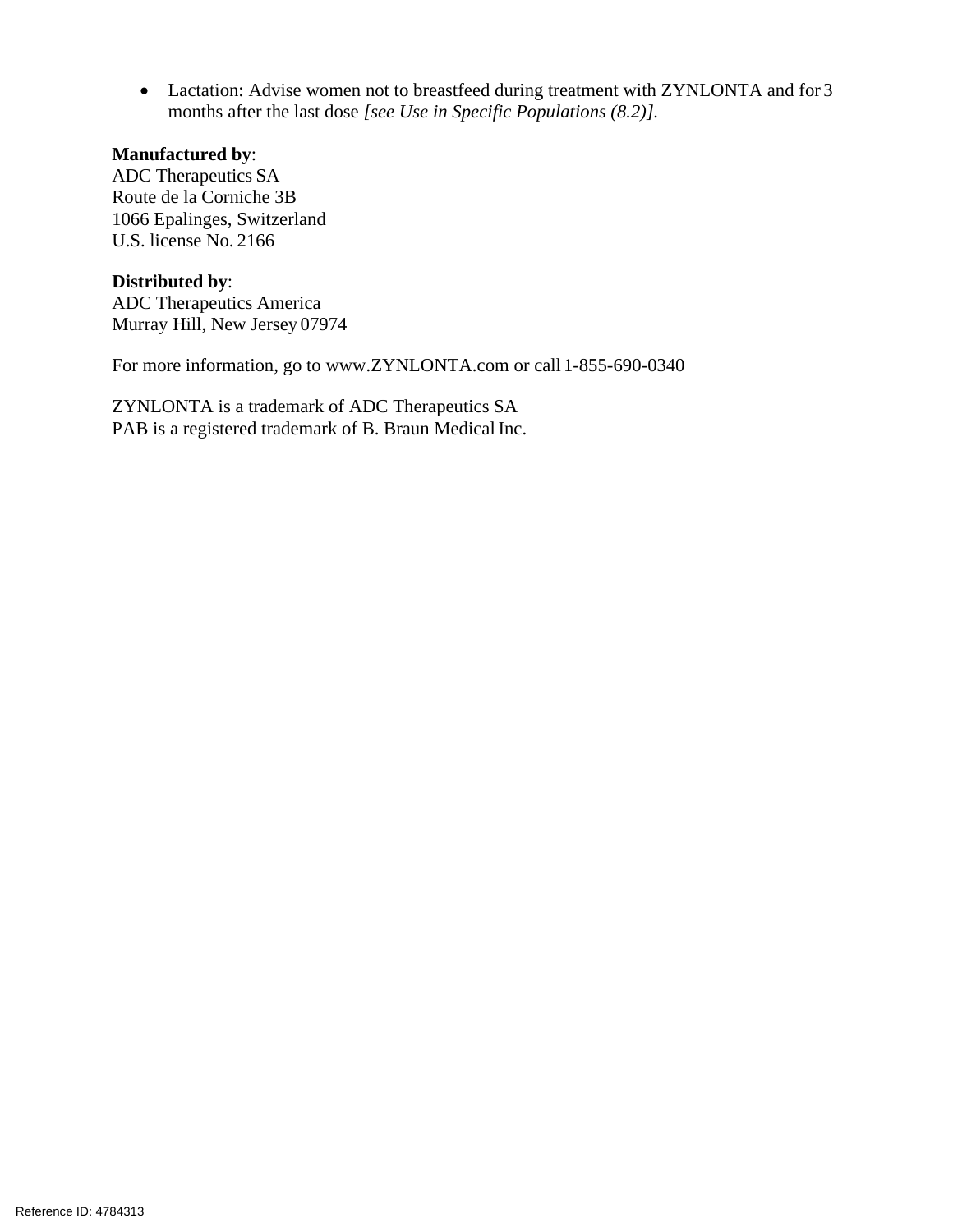### **PATIENT INFORMATION ZYNLONTA™ (zin lon' tah) (loncastuximab tesirine-lpyl) for injection, for intravenous use**

# **What is ZYNLONTA?**

ZYNLONTA is a prescription medicine used to treat adults with certain types of large B-cell lymphoma that has come back (relapsed) or that did not respond to previous treatment (refractory), who have already received two or more treatments for their cancer.

It is not known if ZYNLONTA is safe and effective in children.

### **Before you receive ZYNLONTA, tell your healthcare provider about all of your medical conditions, including if you:**

- have an active infection or have had one recently.
- have liver problems.
- are pregnant or plan to become pregnant. ZYNLONTA can harm your unborn baby. **Females who can become pregnant:**
	- $\circ$  Your healthcare provider may do a pregnancy test before starting treatment with ZYNLONTA.
	- o You should use effective birth control (contraception) during treatment with ZYNLONTA and for 9 months after the last dose of ZYNLONTA. Talk to your healthcare provider about effective birth control. Tell your healthcare provider right away if you become pregnant or think that you are pregnant during treatment with ZYNLONTA.

### **Males with female partners who can become pregnant:**

- You should use effective birth control (contraception) during treatment with ZYNLONTA and for 6 months after the last dose of ZYNLONTA.
- are breastfeeding or plan to breastfeed. It is not known if ZYNLONTA passes into breast milk. Do not breastfeed during treatment with ZYNLONTA and for 3 months after the last dose of ZYNLONTA.

**Tell your healthcare provider about all the medicines that you take,** including prescription and over-the-counter medicines, vitamins, and herbal supplements. Know the medicines you take. Keep a list of them to show your healthcare provider or pharmacist when you get new medicine.

# **How will I receive ZYNLONTA?**

- ZYNLONTA is given to you by your healthcare provider as an intravenous (IV) infusion into your vein over 30 minutes.
- ZYNLONTA is usually given every 3 weeks.
- Your healthcare provider may give you medicine before each infusion to decrease your chance of side effects.
- Your healthcare provider may stop your treatment, delay your treatment, or change your dose of ZYNLONTA if you have severe side effects.
- Your healthcare provider should do blood tests regularly to check for side effects of ZYNLONTA.
- Your healthcare provider will decide how many treatments you need.

# **What should I avoid while receiving ZYNLONTA?**

Avoid or limit your exposure to sunlight, including sunlight through glass, such as buildings or vehicle windows and artificial sunlight such as sunlamps or tanning beds. Exposure to sunlight during treatment with ZYNLONTA can cause skin reaction or rash. Use sun protection measures such as sunscreen and wear loose-fitting clothes that cover your skin while out in sunlight.

#### **What are the possible side effects of ZYNLONTA? ZYNLONTA may cause serious side effects, including:**

• **Fluid retention.** Your body may hold too much fluid during treatment with ZYNLONTA. This can be serious. Tell your healthcare provider if you develop new or worsening swelling or puffiness, weight gain, chest pain, shortness of breath, or trouble breathing.